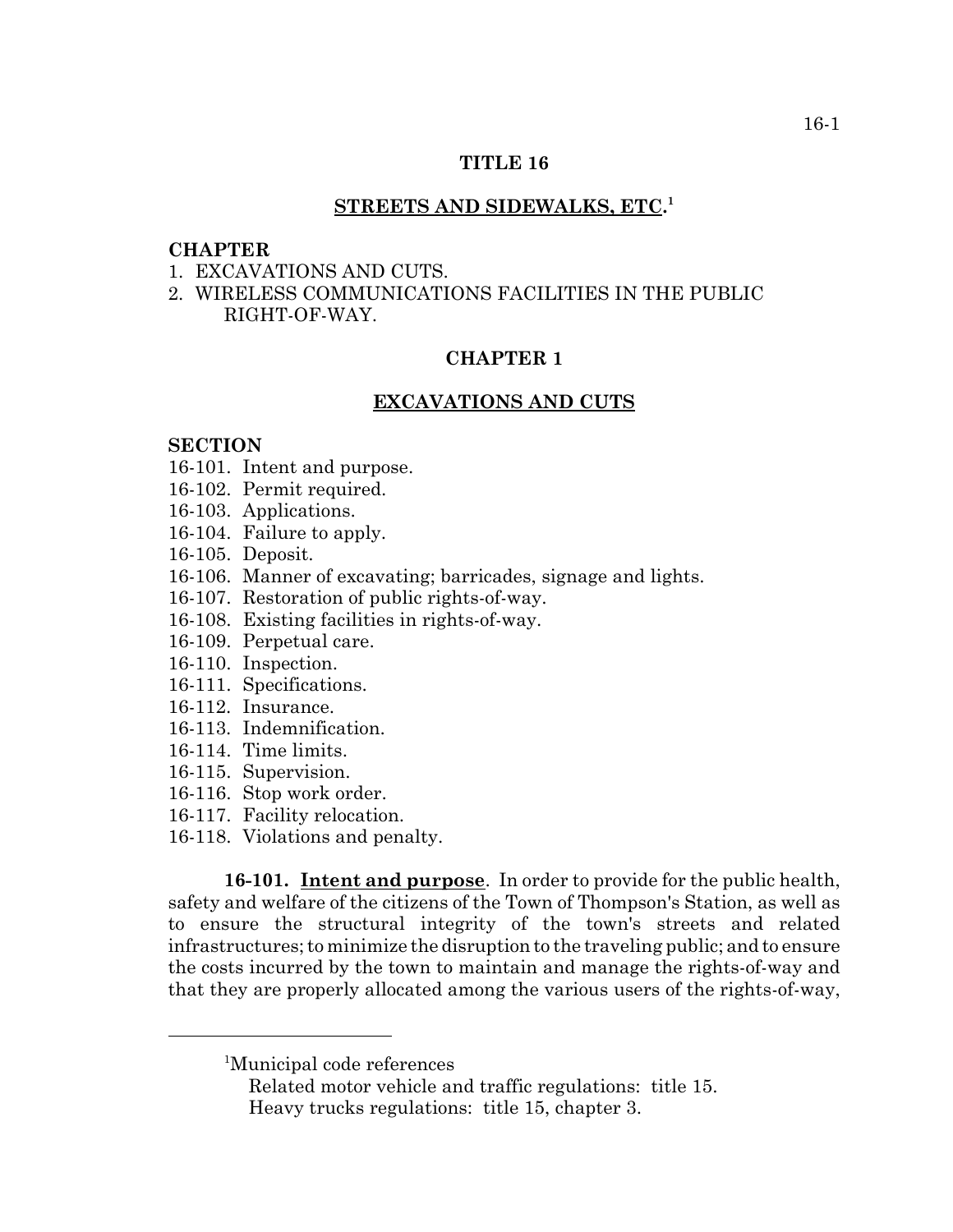the town hereby establishes standards for authorizing and managing the placement of facilities in rights-of-way; performing installation, maintenance, and other work in the rights-of-way; and appropriately recovering costs incurred by the town related to such activities. (Ord. #07-015, Sept. 2007)

**16-102. Permit required**. (1) It shall be unlawful for any person, firm, corporation, public or private utility, association, or others to make any cut or excavation in any street, curb, sidewalk, alley, or public rights-of-way in the town without having first obtained a rights-of-way construction permit, as herein required, and without complying with the provisions of this chapter; and it shall be unlawful to violate, or to vary from, the terms of any such permit; provided, however, any person maintaining existing pipes, lines, driveways, or other facilities in or under the surface of any public rights-of-way may proceed with an opening without a permit when emergency circumstances demand the work to be done immediately; provided the permit could not reasonably and practicably have been obtained beforehand. The person shall thereafter apply for a permit on the first regular business day on which the office of the town administrator is open for business, and said permit shall be retroactive to the date when the work was begun; however, the town administrator or his designee shall have the authority to waive emergency permits.

(2) No one shall cut, build, or maintain a commercial or residential driveway across public rights-of-way without first obtaining a right-of-way construction permit from the town administrator or his designee and receiving the necessary lines and grades from the town engineer. Such a permit will not be issued when the contemplated driveway is to be so located or constructed as to create an unreasonable hazard to pedestrian and/or vehicular traffic. (Ord. #07-015, Sept. 2007)

**16-103. Applications**. Applications for such permits shall be made to the town administrator, or such person designated by him to receive such applications, and shall include, but not be limited to, the following:

(1) Name of the owner or operator of the facility;

(2) A sketch or drawing of the project;

(3) Dates of the construction activity, the proposed start and stop times and any proposal to temporarily reopen any roadway for any "peak hour" period;

(4) The names of any known subcontractors working on the proposed project under the applicant's responsibility and authority;

(5) Proof of payment of all money due the town for rights-of-way construction permit fees and any invoiced cost, loss, damage, or expense suffered by the town as a result of the applicant's prior construction activity including, but not limited to, any emergency action taken by the town;

(6) Evidence that the applicant has obtained the insurance coverage required by § 16-112;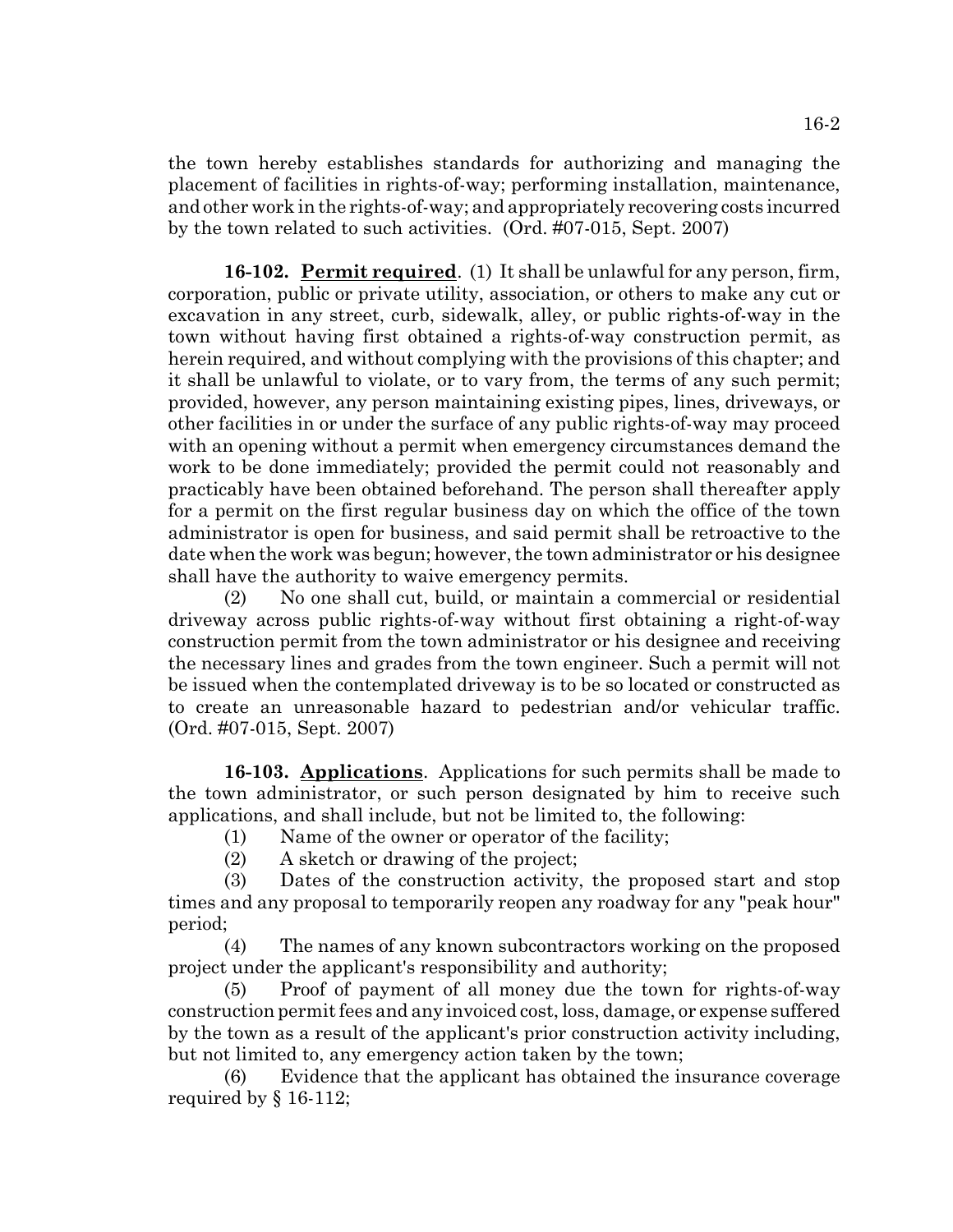(7) A traffic control plan if traffic is going to be impacted;

(8) A list of the applicant's emergency providers, including name of company, local contact person, mailing and e-mail address, twenty-four (24) hour emergency phone number. and pager or fax number. This information shall be kept current by written notice to the town administrator or his designee; and

(9) For major projects, as determined by the town administrator or his designee the following may be required:

(a) Detailed engineering plans. The plans shall show the location and area of the proposed project, the locations of all existing and proposed equipment and/or facilities, the height and/or depth of the proposed equipment and/or existing facilities, and the spatial relationship with any adjacent infrastructure, rights-of-way line, easement, utility, and/or other physical features. The plans shall be prepared under the direction of and signed by a registered professional engineer, and shall meet the size and scale as set forth in the Department of Public Works' Standard Design Criteria Manual;

(b) A copy of the engineering plans in an electronic format acceptable to the town administrator or his designee; and

(c) The applicant shall meet with the town administrator or his designee for a pre-work conference prior to issuance of a rights-of-way construction permit. (Ord. #07-015, Sept. 2007)

**16-104. Failure to apply**. Any person that fails to comply with § 16-103 shall be precluded from obtaining any rights-of-way construction permit or performing any further construction within the town's rights-of-way for up to three (3) months from the date of notification, in addition to any monetary penalty imposed by the town.

The fee for such rights-of-way construction permits shall be set by resolution as adopted by the Board of Mayor and Aldermen of the Town of Thompson's Station. (Ord. #07-015, Sept. 2007)

**16-105. Deposit**. It shall be the responsibility of the permittee to place with the Town of Thompson's Station a cash deposit or a surety bond either by the job or activity or on an annual basis. The amount of the deposit shall be determined by the town administrator or his designee based upon the size and nature of the permitted work within the rights-of-way. The town may use the deposit to cover its cost should a failure of restoration work occur to the public rights-of-way facility. (Ord. #07-015, Sept. 2007)

**16-106. Manner of excavating; barricades, signage and lights**. Any person, firm, corporation, public or private utility, association, or others making any excavation or tunnel shall do so according to the specifications and standards issued by the Town of Thompson's Station and must comply with the provisions of the Tennessee Underground Utility Damage Prevention Act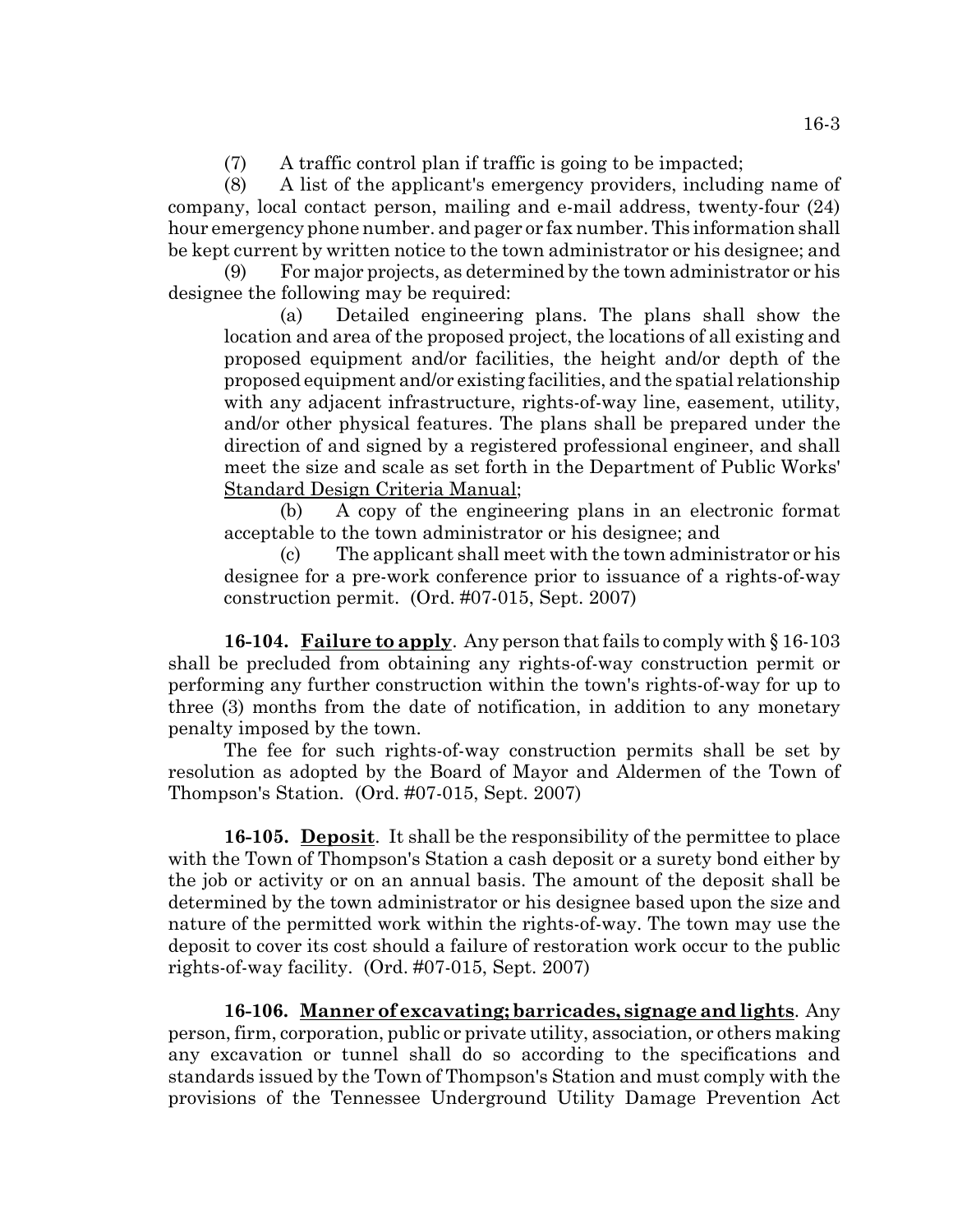(Tennessee Code Annotated, §§ 65-31-101, et seq.). Sufficient and proper barricades, signage, and lights shall be maintained to protect persons and property from injury by or because of the excavations being made. If any sidewalk is blocked by any such work, a temporary sidewalk shall be constructed and provided which shall be safe for travel and convenient for users. It shall be the responsibility of the permittee to adhere to the manual on uniform traffic-control devices. (Ord. #07-015, Sept. 2007)

**16-107. Restoration of public rights-of-way**. Any person, firm, corporation, public or private utility, association or others making any excavation or tunnel in or under any street, curb, alley or public rights-of-way in the town shall backfill said street, curb, alley or public rights-of-way and restore the same including final surfacing to town specifications and standards promptly upon the completion of the work for which the excavation or tunnel is made. Final surfacing may be done by the town at the expense of the entity for which the excavation or tunnel is made, if requested; providing that town crews can schedule the work within twenty-four (24) hours of this request: If not, the entity will be required to place final surfacing in accordance with the requirements of this chapter. No excavation or tunnel in or under any street, curb, sidewalk, alley, or public rights-of-way shall be permitted to obstruct the flow of traffic unless the permit holder coordinates with the town engineer or town administrator and provides a plan to address the impact on traffic flow. In the event final resurfacing cannot be completed immediately after backfilling, the entity shall use temporary resurfacing materials such as coldmix or steel plate or an approved detour around such opening or excavation which would aid the flow of traffic.

The detour must be approved by the town administrator prior to establishing any such detour. Such detour routes must be adequately signed and marked according to the Manual on Uniform Traffic-Control Devices. Maintenance of signage and markings will be the responsibility of the permittee. (Ord. #07-015, Sept. 2007)

**16-108. Existing facilities in rights-of-way**. Each existing right-of-way occupant with more than one hundred linear feet (100') of facilities shall provide the town the following information:

(1) The name, address, telephone number and form of business of the individual, company or corporation owning facilities within the public rights-of-way of the Town of Thompson's Station, and the names and addresses of all persons authorized to act on behalf of the individual, company or corporation;

(2) The name, address and telephone number of a responsible person whom the town may notify or contact at any time concerning the rights-of-way occupant's facilities;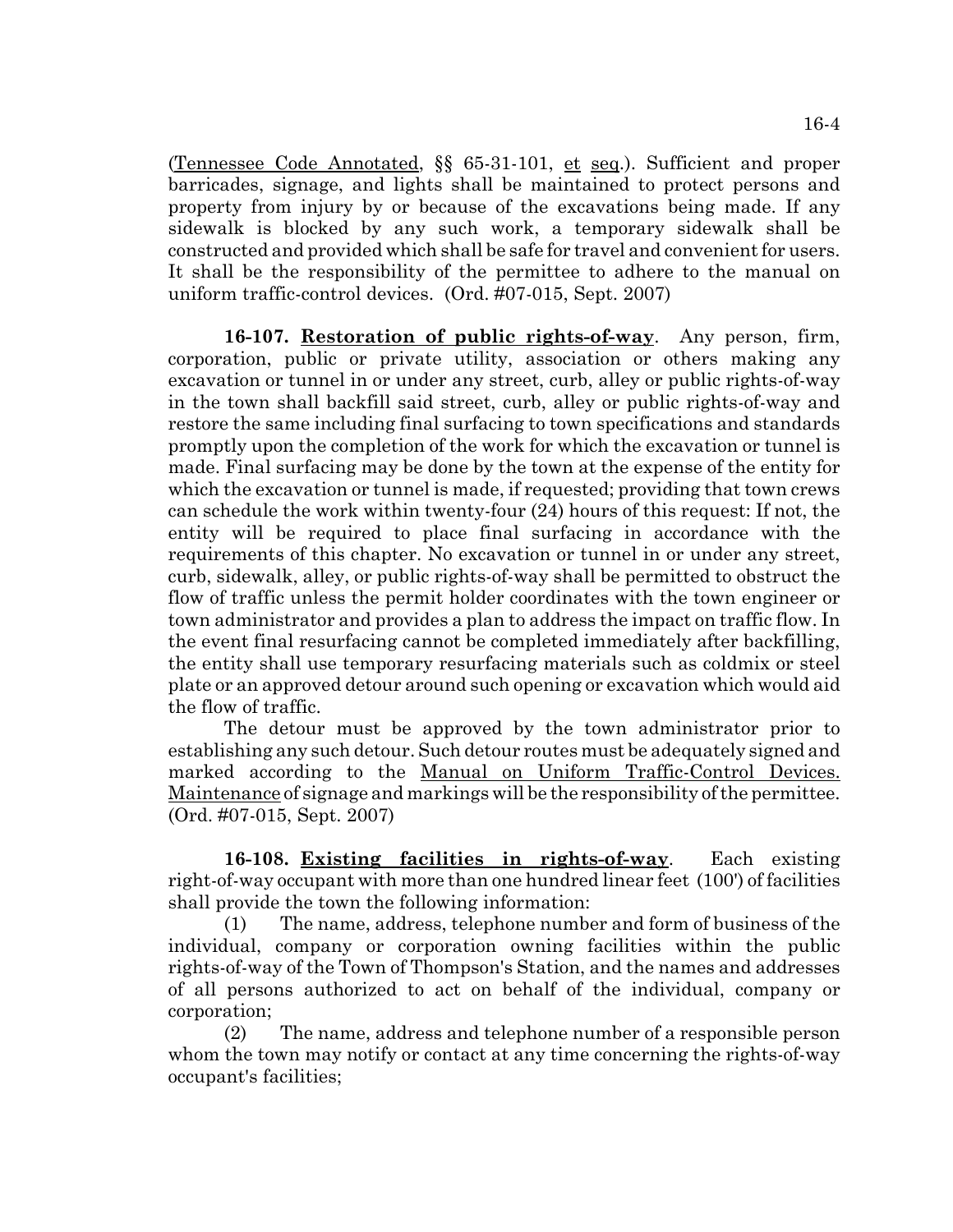(3) A detailed description of the physical facilities owned, operated, managed or leased by the rights-of-way occupant. Detailed description is to include, but not be limited to, as built drawings and plans of existing facilities showing the locations of the facilities, including any manholes or overhead poles, the size, type and depth of any conduit or other enclosures, and the relationship of the system to all other existing poles, utilities, sidewalks, pavement, telecommunication facilities, and other improvements within the rights-of-way.

Such information must be submitted in hard copy and, if available, digitally. Any individuals, companies and corporations who have failed to provide the information required in this section shall be prohibited from making extensions, modifications or improvements to any existing facilities within the rights-of-way of the Town of Thompson's Station and will not be approved to install any new facilities within the rights-of-way of the Town of Thompson's Station until the information required in this section is provided. Nothing in this section shall be construed as granting permission or authority for an unauthorized facility to remain in the town's rights-of-way. (Ord. #07-015, Sept. 2007)

**16-109. Perpetual care**. Any person, firm, corporation, public or private utility, association, or others affecting a public rights-of-way within the town, shall be responsible for any defects which occur to the public facility within the public rights-of-way due to workmanship or materials. The cost for repairs shall be the responsibility of the utility owners of the facility which was placed within the Town of Thompson's Station rights-of-way. The town engineer will be responsible for making the repairs of having the work contracted. The town may allow the utility to make the repair if requested to do so. Repairs shall be made in accordance with specifications furnished by the Town of Thompson's Station or the town's engineering consultants. (Ord. #07-015, Sept. 2007)

**16-110. Inspection**. It shall be the responsibility of any person, firm, corporation, public or private utility, association, or others to call the director of public works for an inspection of the permitted facility as required by the rights-of-way construction permit. The permit shall specify, based upon the size and scope of the permitted work, the type of inspection to be required. The cost of all inspections shall be borne by the owner of the permitted work whether the work is performed by the staff of the Town of Thompson's Station or by a third party service. The permittee is to be bound by the rules and regulations as specified on the permit. (Ord. #07-015, Sept. 2007)

**16-111. Specifications**. Each rights-of-way construction permit shall be assigned a set of restoration specification standards. These specifications will be referenced by number and so indicated on the permit. It shall be the responsibility of the town engineer to maintain and provide the specification standards. The permittee may request a copy as required. The cost of the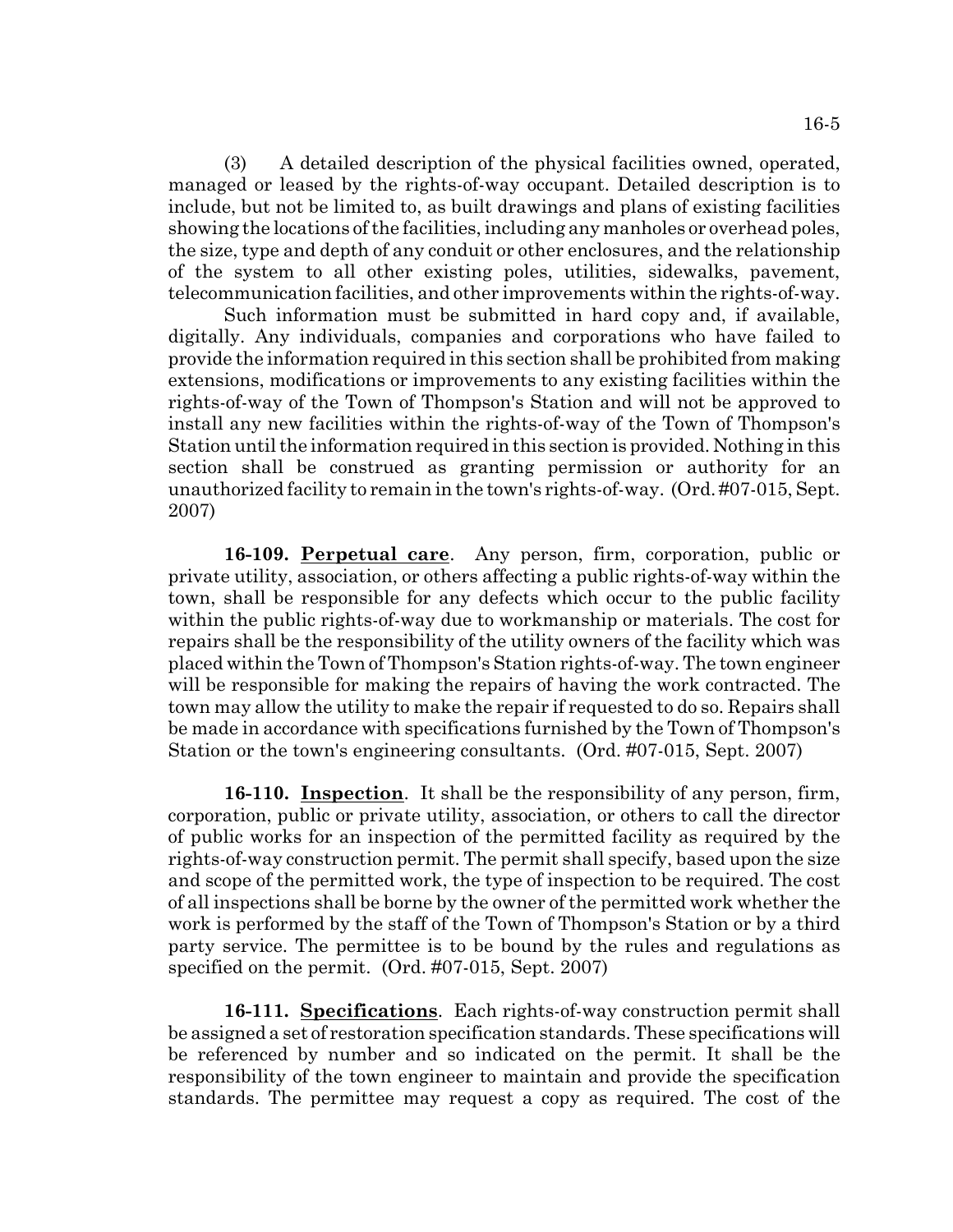specification shall be limited to reproduction cost and paid by the permittee. (Ord. #07-015, Sept. 2007)

**16-112. Insurance**. In addition to making the deposit hereinbefore provided to be made, each person applying for a rights-of-way construction permit shall file a certificate of insurance or other suitable instrument indicating that he is insured against claims for damages for personal injury as well as against claims for property damage which may arise from or out of the performance of the work, whether such performance be by himself, his subcontractor, or anyone directly or indirectly employed by him. Such insurance shall cover collapse, explosive hazards, and underground work by equipment on the street, and shall include protection against liability arising from completed operations. The amount of the insurance shall be prescribed by the town administrator in accordance with the nature of the risk involved; provided, however, that the liability insurance for bodily injury in effect shall not be in an amount less than the current limits found in the Tennessee Governmental Tort Liability Act (Tennessee Code Annotated, §§ 29-20-101, et seq.). (Ord. #07-015, Sept. 2007)

**16-113. Indemnification**. Each rights-of-way occupant and permittee shall, at its sole cost and expense, indemnify, hold harmless, and defend the town, its elected and appointed officials, officers, boards, commissions, commissioners, agents, employees, and volunteers against any and all claims, suits, causes of action (whether frivolous or otherwise) proceedings, and judgments for damages or equitable relief arising out of the installation, construction, maintenance, or operation of facilities by the rights-of-way occupant or permittee; the conduct of the rights-of-way occupant's business in the town; or in any way arising out of the rights-of-way occupant's enjoyment or exercise of the privileges granted by the town or applicable law, regardless of whether the act or omission complained of is authorized, allowed, or prohibited by the town, other applicable law, or the terms of any grant to occupy the rights-of-way.

Each rights-of-way occupant and permittee shall indemnify and hold harmless the town, and its elected and appointed officers, officials, boards, commissions, commissioners, employees, agents, and volunteers from and against any and all claims, demands, suits, or causes of action (whether frivolous or otherwise) of any kind or nature, and the resulting losses, costs, expenses, reasonable attorneys' fees, liabilities, damages, orders, judgments, or decrees sustained by the town arising out of, or by reason of, or resulting from or of the acts, errors, or omissions of the rights-of-way occupant or permittee, or its agents, independent contractors, or employees related to or in any way arising out of the construction, operation or repair of the facilities in question.

The indemnity provision of this section includes, but is not limited to, the town's reasonable attorneys' fees incurred in defending against any such action,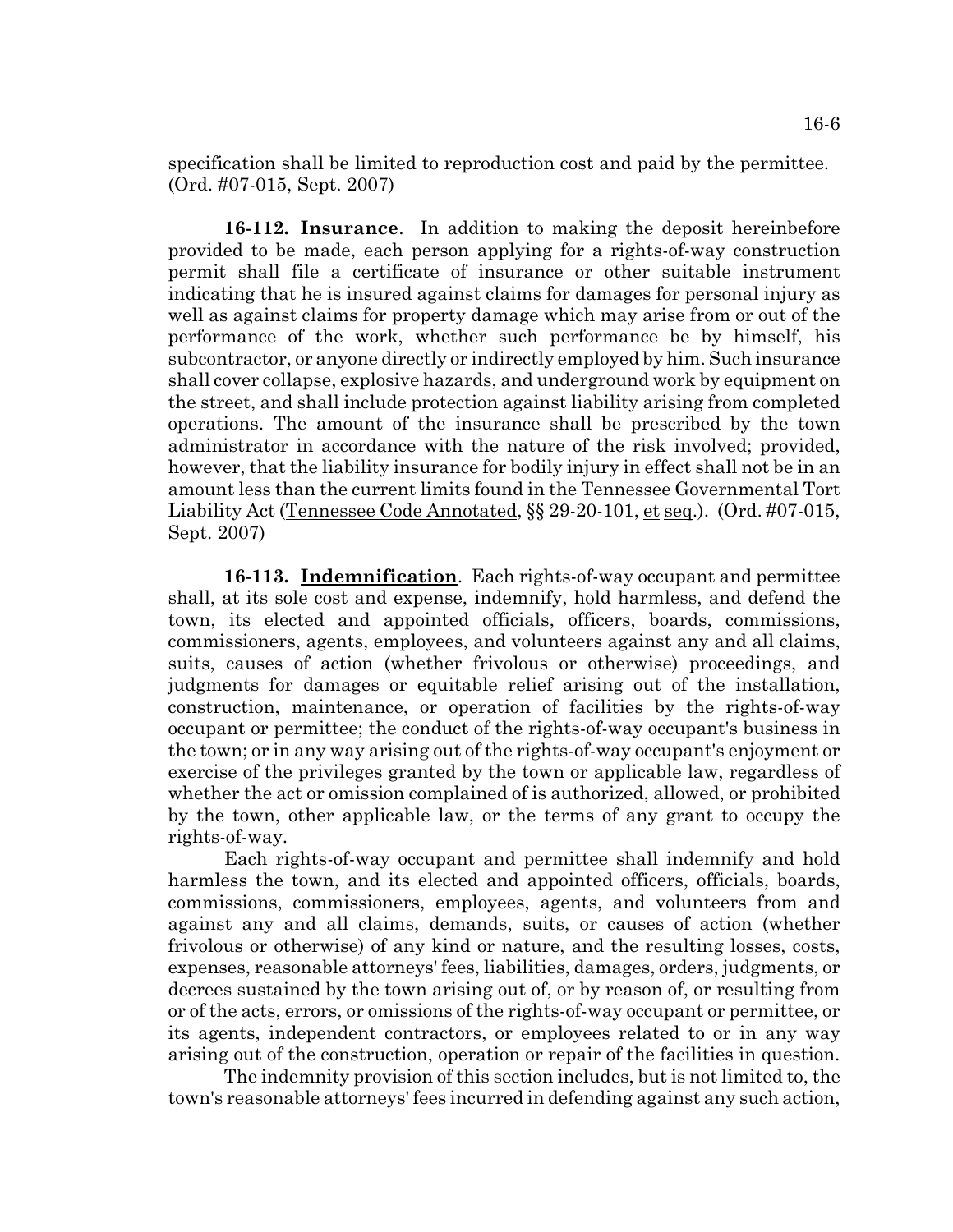claim, suit (whether frivolous or otherwise), or proceeding, as well as the reasonable value of any services rendered by the town attorney, or town staff or employees.

Nothing in this chapter shall be construed to waive any immunity the town enjoys under applicable law, or the Tennessee Constitution.

Acceptance of the provisions of this section shall be a condition of all rights to occupy town rights-of-way or to obtain a rights-of-way construction permit. (Ord. #07-015, Sept. 2007)

**16-114. Time limits**. Each application for a permit shall state the length of time it is estimated will elapse from the commencement of the work until the restoration of the surface of the ground or pavement, or until the refill is made ready for the pavement to be put on by the town if the town restores such surface pavement. It shall be unlawful to fail to comply with this time limitation unless permission for an extension of time is granted by the town administrator. (Ord. #07-015, Sept. 2007)

**16-115. Supervision**. The town administrator or his designee shall monitor all excavations and tunnels being made in or under any public street, curb, sidewalk, alley, or other public rights-of-way in the town and see to the enforcement of the provisions of this chapter. Notice shall be given to him before the work of refilling any such excavation or tunnel commences and said work may not commence until the inspector arrives at the site or gives verbal permission to proceed. (Ord. #07-015, Sept. 2007)

**16-116. Stop work order**. If at any time that any person, firm, corporation, public or private utility, association, or others is making any cut or excavation in any street, curb, alley, or public rights-of-way, or is tunneling under any street, curb, alley, or public rights-of-way in the town and it is determined by the town administrator or his designee that the work being performed is not in compliance with the town's regulations, state or federal regulations or recognized construction and/or safety practices, the town administrator or his designee shall issue a stop work order and the person, firm, corporation, public or private utility, association, or others that is making the cut or excavation in any street, sidewalk, curb, alley, or public rights-of-way, or is tunneling under any street, sidewalk, curb, alley, or public rights-of-way shall cease work in the town's rights-of-way until corrective measures are taken and the town administrator or his designee rescinds the stop work order. (Ord. #07-015, Sept. 2007)

**16-117. Facility relocation**. A rights-of-way occupant shall, within three (3) months from the date of notification, at its own expense, permanently relocate, protect, or modify any part of its facility when required by the town by reason of traffic safety, public safety, road construction, change of street grade,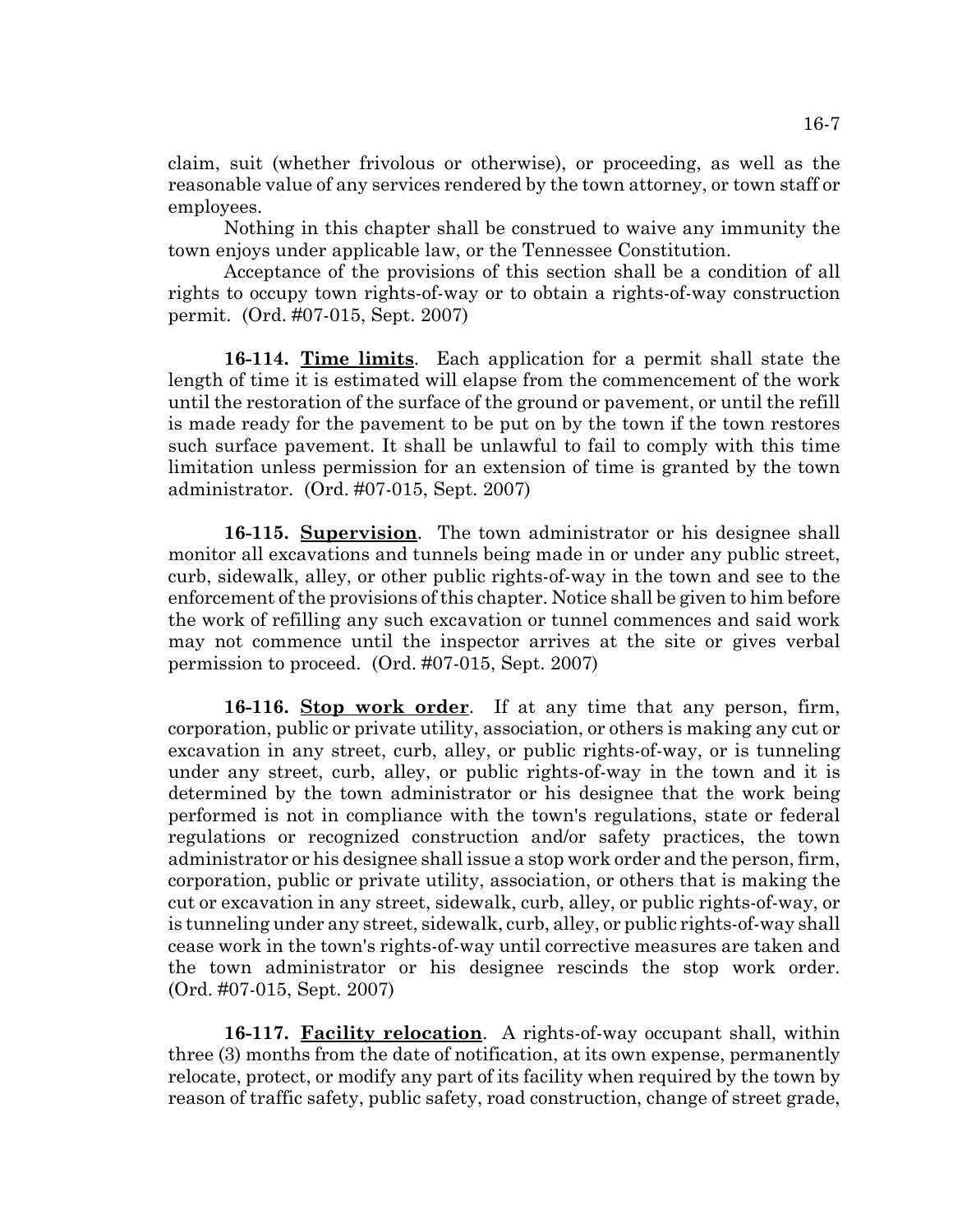installation of water, stormwater, or sanitary pipes, traffic signal devices, or any other types of town improvement projects. The town administrator may recommend such actions in order to prevent interference by the rights-of-way occupant's facilities with: a present or future town use of the town's rights-of-way; or a capital improvement project funded and scheduled to be undertaken by the town; or an economic development project in which the town has an interest or investment. The town administrator may also recommend such actions: when the public health, safety and welfare require it; or when necessary to prevent interference with the safety and convenience of ordinary travel over the rights-of-way, both vehicular and pedestrian; or when above-ground equipment is located in such a manner as to create an obstruction to a driver's line of sight. The rights-of-way occupant may for due cause make application to the town administrator or his designee for an extension to complete such relocation as required by this section.

Failure by the rights-of-way occupant to relocate its facilities within the three (3) months from date of notification shall result in the rights-of-way occupant being assessed liquidated damages for each day of the delay. The daily amount of liquidated damages shall be determined by the liquidated damages contained in any construction contract(s) the town may have entered into in conjunction with infrastructure improvements that necessitate the need for the rights-of-way occupant to relocate its facilities. In those cases where the town is performing the infrastructure improvements with town forces, the amount of the daily liquidated damages shall be the average of the daily liquidated damages amounts found in all town contracts for the past two (2) years commencing with the date of notification referenced above. If the rights-of-way occupant fails to pay the town for the liquidated damages as charged, the total amount of liquidated damages (daily amount x the number of days delayed) shall be attached to the cost of any future permit the rights-of-way owner may apply for, to install, extend or improve their facilities within the town's rights-of-way and no permit shall be issued until the total costs are paid. (Ord. #07-015, Sept. 2007)

**16-118. Violations and penalty**. In addition to any other action the town may take against a permit holder in violation of this chapter, such violation shall be punishable by civil penalty not to exceed fifty dollars (\$50.00). Each day a violation occurs shall constitute a separate offense. Nothing herein shall prohibit the town from seeking other remedies, including injunctive relief or claims for damages to its rights-of-way to enforce the purposes of this chapter. (Ord. #07-015, Sept. 2007)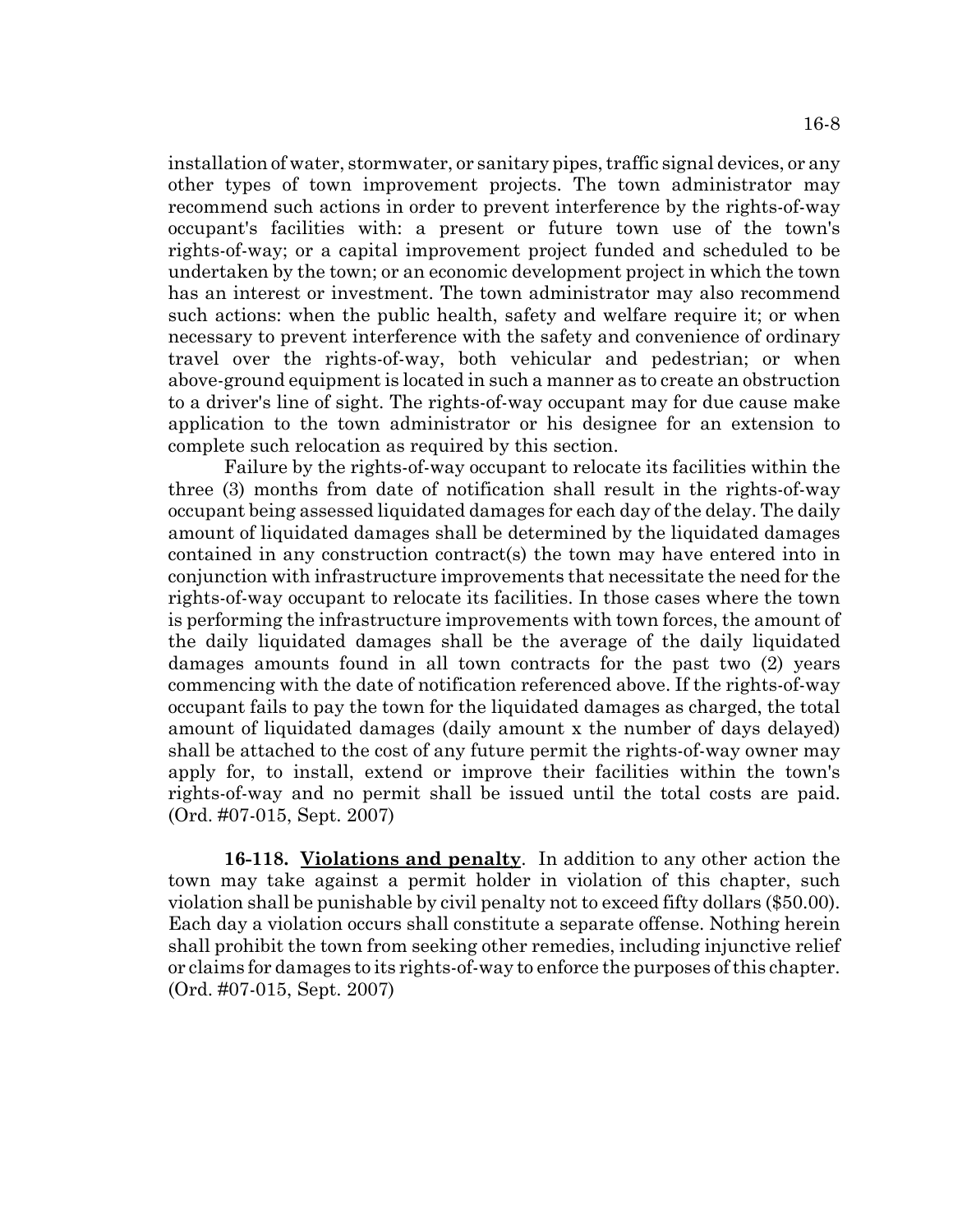# **CHAPTER 2**

# **WIRELESS COMMUNICATIONS FACILITIES IN THE PUBLIC RIGHT-OF-WAY**

#### **SECTION**

16-201. Purpose and scope.

- 16-202. Definitions.
- 16-203. Permitted use; application and fees.
- 16-204. Facilities in the ROW; maximum height; other requirements.
- 16-205. Effect of permit.
- 16-206. Maintenance, removal, relocation or modification of small wireless facility and fiber in the ROW.
- 16-207. Public right-of-way rates–attachment to town-owned/leased PSSs and new PSSs installed within the public right-of-way or town-owned/ leased property.
- 16-208. Remedies; violations.
- 16-209. General provisions.

16-201. Purpose and scope. (1) Purpose. In accordance with Tennessee Code Annotated §§ 13-24-401, et seq., known as "Competitive Wireless Broadband Investment, Deployment, and Safety Act of 2018," the purpose of this chapter is to establish policies and procedures for the placement of small wireless facilities in the public rights-of-way within the town's jurisdiction, which will provide public benefit consistent with the preservation of the integrity, safe usage, and visual qualities of the town's rights-of-way and to the town as a whole.

(2) Intent. In enacting this chapter, the town is establishing uniform standards to address issues presented by small wireless facilities, including, without limitation, to:

(a) Prevent interference with the use of streets, sidewalks, alleys, parkways and other public ways and places;

(b) Prevent the creation of visual and physical obstructions and other conditions that are hazardous to vehicular and pedestrian traffic;

(c) Prevent interference with the facilities and operations of facilities lawfully located in public rights-of-way or public property;

(d) Protect against environmental damage, including damage to trees;

(e) Preserve the character of the neighborhoods, areas, and zones in which facilities are installed; and

(f) Facilitate rapid deployment of small wireless facilities to provide the benefits of advanced wireless services.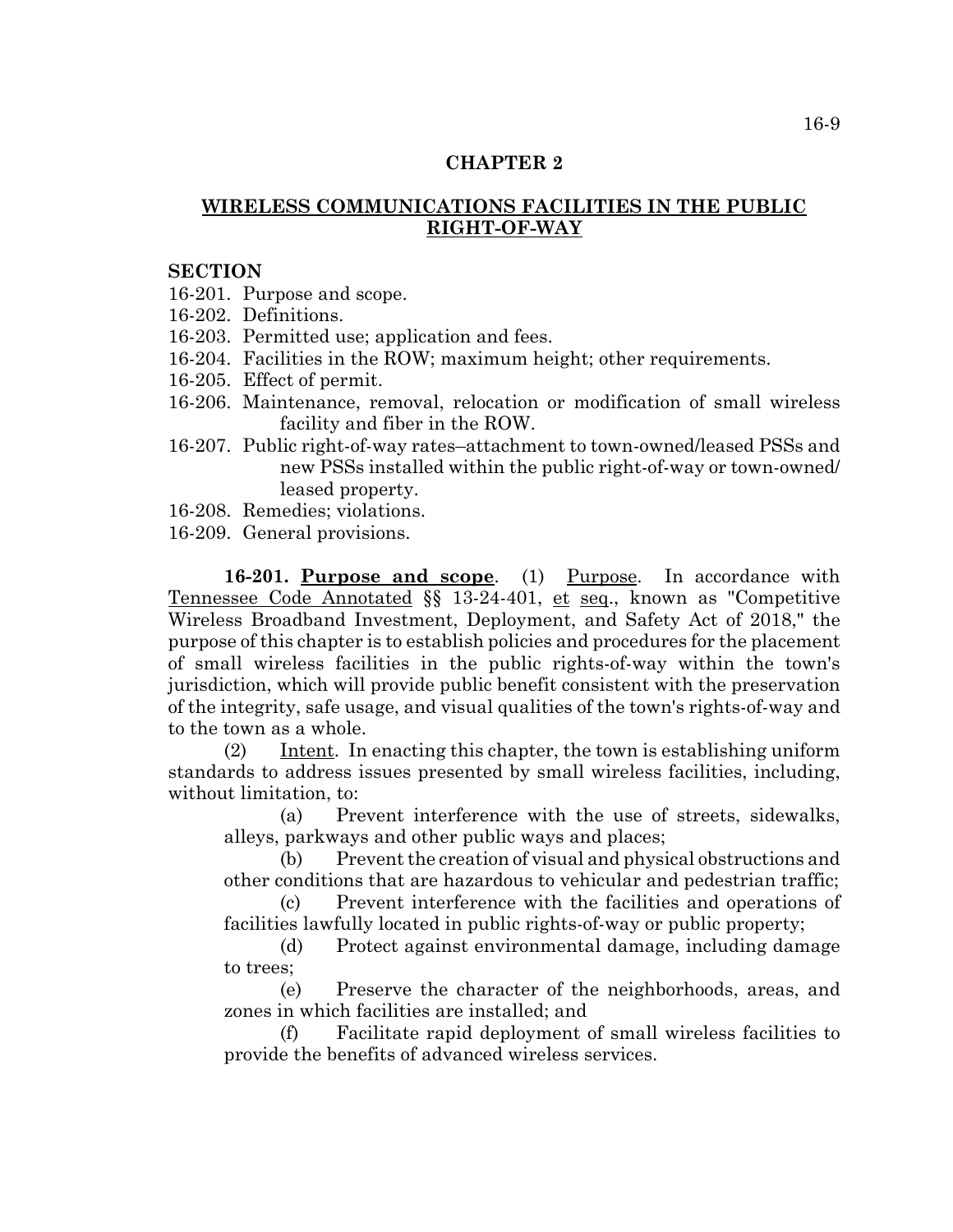(3) Conflicts with other chapters. This chapter supersedes all chapters or parts of chapters adopted prior hereto that are in conflict herewith, to the extent of such conflict. (as added by Ord. #2019-009, Nov. 2019 *Ch2\_8-2-21*)

**16-202. Definitions**. The following words, terms and phrases, when used in this chapter, shall have the meanings ascribed to them in this section, except where the context clearly indicates a different meaning:

(1) "Aesthetic plan." Any publicly available written resolution, regulation, policy, site plan, or approved plat establishing generally applicable aesthetic requirements within the town or designated area within the town. An aesthetic plan may include a provision that limits the plan's application to construction or deployment that occurs after adoption of the aesthetic plan. For purposes of this part, such a limitation is not discriminatory as long as all construction or deployment occurring after adoption, regardless of the entity constructing or deploying, is subject to the aesthetic plan.

(2) "Antenna." communications equipment that transmits or receives electromagnetic radio frequency signals used in the provision of wireless services.

(3) "Applicable codes." Uniform building, fire, electrical, plumbing, or mechanical codes adopted by a recognized national code organization or local amendments to those codes enacted solely to address imminent threats of destruction of property or injury to persons to the extent not inconsistent with the terms of this chapter.

(4) "Applicant." Any person or entity who submits an application pursuant to this part.

(5) "Application." A request submitted by an applicant to the Town of Thompson's Station:

(a) For a permit to deploy or collocate small wireless facilities in the rights-of-way; or

(b) To approve the installation or modification of a Potential Support Structure (PSS) associated with deployment or colocation of small wireless facilities in the rights-of-way.

(6) "Authority-owned PSS" or "Town-owned PSS." A PSS owned or leased by the town in the rights-of-way, including:

(a) A utility pole that provides lighting or traffic control functions, including light poles, traffic signals, and structures for traffic cameras or signage; and

(b) A pole or similar structure owned/leased by the town in the rights-of-way that supports only wireless facilities. Authority-owned PSS does not include a PSS owned by a distributor of electric power, regardless of whether an electric distributor is investor-owned, cooperatively-owned, or government-owned.

(7) "Collocate," "collocating," and "colocation." In their respective noun and verb forms, to install, mount, maintain, modify, operate, or replace small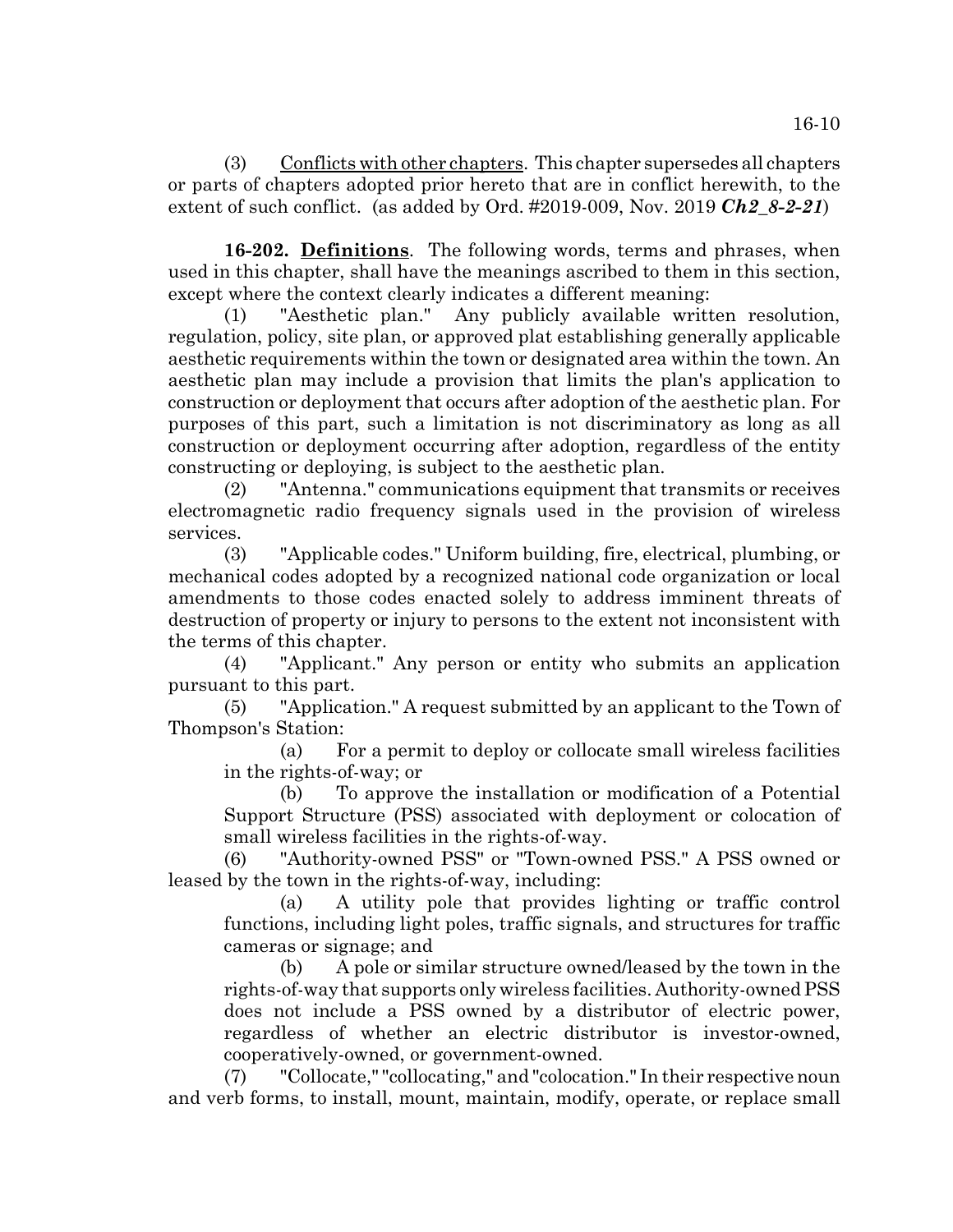wireless facilities on, adjacent to, or related to a PSS. "Colocation" does not include the installation of a new PSS or replacement of authority-owned PSS;

(8) "Communications facility." The set of equipment and network components, including wires and cables and associated facilities, used by a communications service provider to provide communications service.

(9) "Communications service." Cable service as defined in 47 U.S.C. § 522(6), telecommunications service as defined in 47 U.S.C. § 153(53), information service as defined in 47 U.S.C. § 153(24) or wireless service.

(10) "Communications service provider." A cable operator as defined in 47 U.S.C. § 522(5), a telecommunications carrier as defined in 47 U.S.C. § 153(51), a provider of information service as defined in 47 U.S.C. § 153(24), a video service provider as defined in § 7-59-303, or a wireless provider.

(11) "Day." Calendar day.

(12) "Fee." A one (1) time, non-recurring charge.

(13) "Micro wireless facility." A small wireless facility that:

(a) Does not exceed twenty-four inches (24") in length, fifteen inches (15") in width, and twelve inches (12") in height; and

(b) The exterior antenna, if any, does not exceed eleven inches (11") in length.

(14) "Permittee." An applicant who has been granted a permit.

(15) "Person." An individual, corporation, limited liability company, partnership, association, trust, or other entity or organization, including a governmental entity.

(16) "Potential support structure for a small wireless facility" or "PSS." A pole or other structure used for wireline communications, electric distribution, lighting, traffic control, signage, or a similar function, including poles installed solely for the colocation of a small wireless facility. When "PSS" is modified by the term "new," then "new PSS" means a PSS that does not exist at the time the application is submitted, including, but not limited to, a PSS that will replace an existing pole. The fact that a structure is a PSS does not alone authorize an applicant to collocate on, modify, or replace the PSS until an application is approved and all requirements are satisfied pursuant to this part.

(17) "Rate." A recurring charge.

(18) "Residential neighborhood." An area within the town's geographic boundary that is zoned or otherwise designated by the town for general purposes as an area primarily used for single-family residences and does not include multiple commercial properties and is subject to speed limits and traffic controls consistent with residential areas.

(19) "Right-of-way" or "ROW." The space in, upon, above, along, across, and over all public streets, highways, avenues, roads, alleys, sidewalks, tunnels, viaducts, bridges, skywalks under the control of the town, and any unrestricted public utility easement established, dedicated, platted, improved, or devoted for utility purposes and accepted as such public utility easement by the authority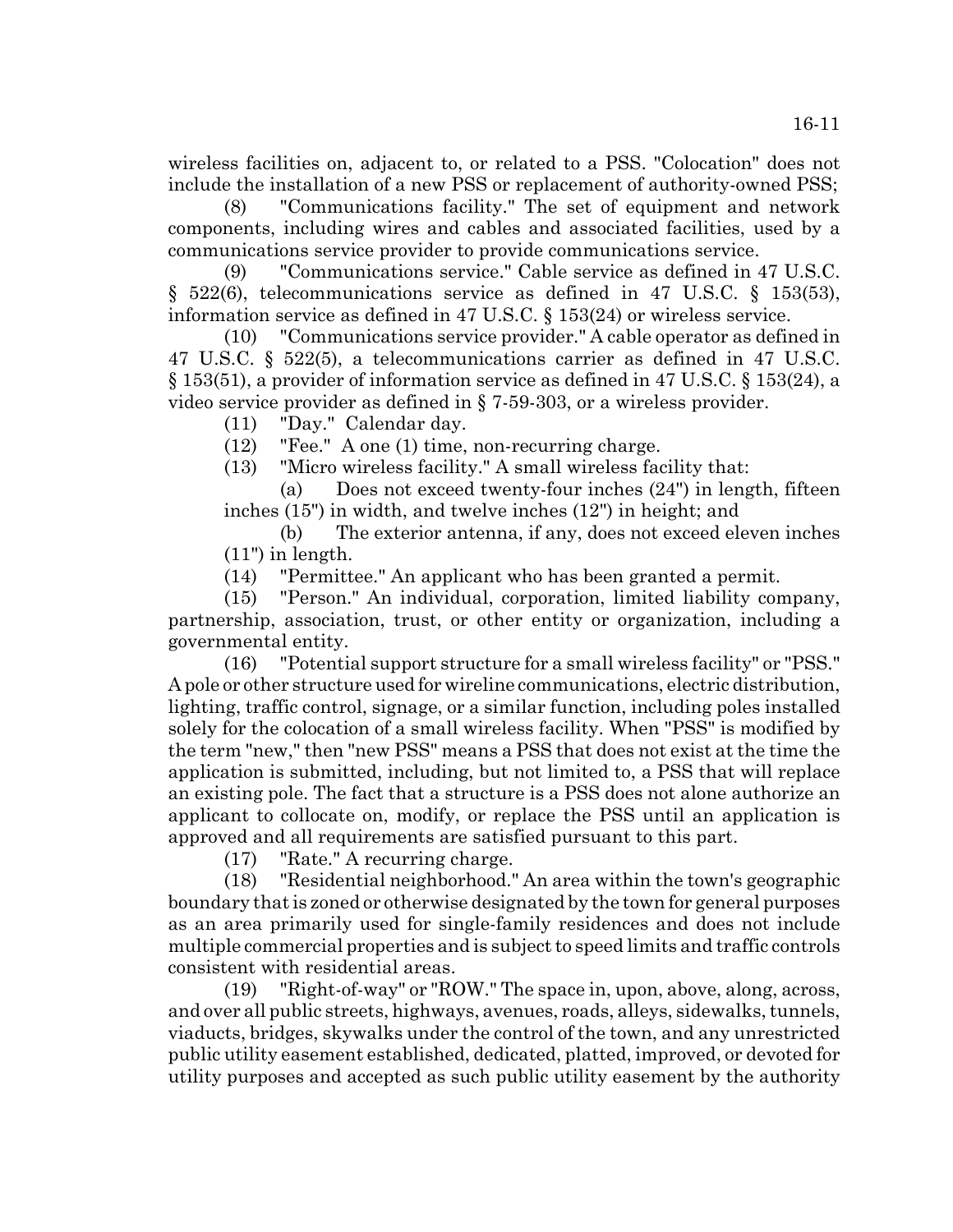that are contiguous to paved roads, but excluding lands other than streets that are owned by the town.

(20) "Right-of-way use permit" or "permit." A permit for the construction or installation of wireless facilities, small wireless facilities, wireless backhaul facilities, fiber optic cable, conduit, and associated equipment necessary to install wireless facilities in the right-of-way.

(21) (a) "Small wireless facility." A wireless facility with:

(i) An antenna that could fit within an enclosure of no more than six (6) cubic feet in volume; and

(ii) Other wireless equipment in addition to the antenna that is cumulatively no more than twenty-eight (28) cubic feet in volume, regardless of whether the facility is ground-mounted or pole-mounted. For purposes of this subdivision, "other wireless equipment" does not include an electric meter, concealment element, telecommunications demarcation box, grounding equipment, power transfer switch, cut-off switch, or a vertical cable run for the connection of power and other services.

(b) "Small wireless facility" includes a micro wireless facility.

(22) "Town." Town of Thompson's Station, Tennessee.

(23) "Wireline backhaul facility." A communications facility used to transport communications services by wire from a wireless facility to a network;

(24) (a) "Wireless facility." Equipment at a fixed location that enables wireless communications between user equipment and a communications network, including:

(i) Equipment associated with wireless communications; and

(ii) Radio transceivers, antennas, coaxial or fiber-optic cable, regular and backup power supplies, and comparable equipment, regardless of technological configuration.

(b) "Wireless facility" does not include:

(i) The structure or improvements on, under, or within which the equipment is collocated;

(ii) Wireline backhaul facilities; or

(iii) Coaxial or fiber-optic cable that is between wireless structures or utility poles or that is otherwise not immediately adjacent to or directly associated with a particular antenna.

(c) "Wireless facility" includes small wireless facilities.

(25) "Wireless infrastructure provider." Any person, including a person authorized to provide telecommunications service in the state, that builds or installs wireless communication transmission equipment, wireless facilities or PSSs, but that is not a wireless services provider.

(26) "Wireless provider." A wireless infrastructure provider or a wireless services provider.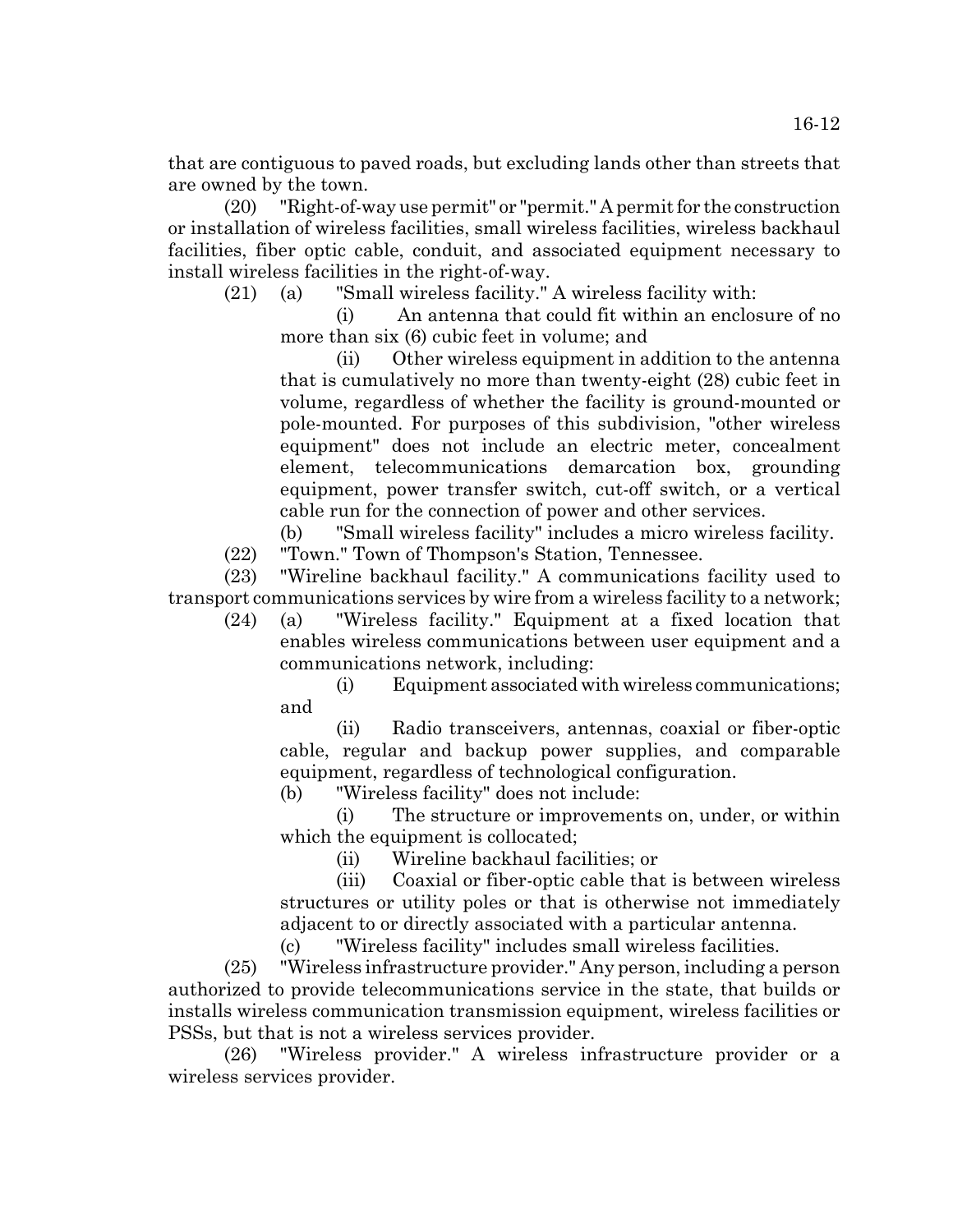(27) "Wireless services." Any service using licensed or unlicensed spectrum, including the use of Wifi, whether at a fixed location or mobile, provided to the public.

(28) "Wireless services provider." A person who provides wireless services. (as added by Ord. #2019-009, Nov. 2019 *Ch2\_8-2-21*)

**16-203. Permitted use; application and fees**. (1) Permitted use. Collocation of a small wireless facility or installation of a new, replacement, or modified PSS shall be a permitted use, subject to the restrictions in this title.

(2) Permit required. No person may construct, install, and/or operate wireless facilities that occupy the right-of-way without first obtaining a right-of-way use permit from the town. Any right-of-way use permit shall be reviewed, issued, and administered in a non-discriminatory manner, shall be subject to such reasonable conditions as the town may from time to time establish for effective management of the right-of-way, and otherwise shall conform to the requirements of this chapter and applicable law.

(3) Permit applications. All applications for right-of-way use permits filed pursuant to this chapter shall be on a form, paper or electronic, provided by the town. The applicant may include up to twenty (20) small wireless facilities within a single application. The applicant may designate portions of its application materials that it reasonably believes contain proprietary or confidential information as "proprietary" or "confidential" by clearly marking each page of such materials accordingly.

(4) Application requirements. The application shall be made by the wireless provider or its duly authorized representative and shall contain the following:

(a) The applicant's name, address, telephone number, and e-mail address;

(b) The names, addresses, telephone numbers, and e-mail addresses of all consultants, contractors and subcontractors, if any, acting on behalf of the applicant with respect to the filing of the application or who may be involved in doing any work on behalf of the applicant;

(c) A site plan for each proposed location with a diagram or engineering drawing depicting the design for installation of the small wireless facility with sufficient detail for the town to determine that the design of the installation and any new PSS or any modification of a PSS is consistent with all generally applicable safety and design requirements;

(d) The location of the site(s), including the latitudinal and longitudinal coordinates of the specific location(s) of the site;

(e) Identification of any third party upon whose PSS the applicant intends to collocate and certification by the applicant that it has obtained approval from the third party;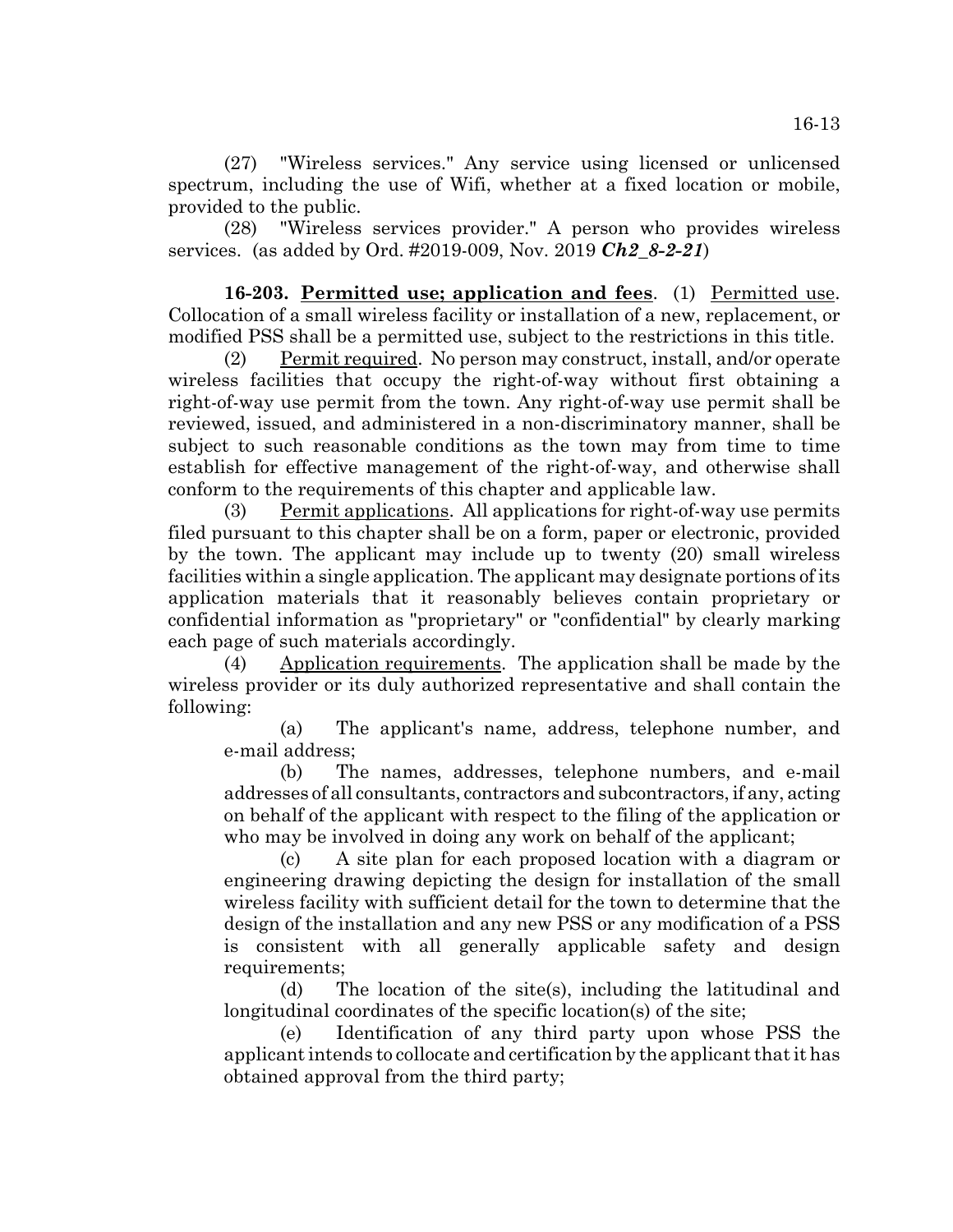(f) The applicant's identifying information and the identifying information of the owner of the small wireless facility and certification by the applicant or the owner that such person agrees to pay applicable fees and rates, repair damage, and comply with all non-discriminatory and generally applicable ROW requirements for deployment of any associated infrastructure that is not a small wireless facility and the contact information for the party that will respond in the event of an emergency related to the small wireless facility;

(g) The applicant's certification of compliance with surety bond, insurance, or indemnification requirements (as set forth below); rules requiring maintenance of infrastructure deployed in ROW; rule requiring relocation or timely removal of infrastructure in ROW no longer utilized; and any rules requiring relocation or repair procedures for infrastructure in ROW under emergency conditions, if any, that the town imposes on a general and non-discriminatory basis upon entities that are entitled to deploy infrastructure in ROW no longer utilized; and any rules requiring relocation or repair procedures for infrastructure in ROW under emergency conditions, if any, that the town imposes on a general and non-discriminatory basis upon entities that are entitled to deploy infrastructure in the ROW;

(h) The applicant's certification that the proposed site plan and design plans meet or exceed all applicable engineering, materials, electrical, and safety standards, including all standards related to the structural integrity and weight-bearing capacity of the PSS and small wireless facility. Those standards relevant to engineering must be certified by a licensed professional engineer; and

(i) A statement that all wireless facilities shall comply with all applicable codes.

(5) Approval or denial of application; response time. The town responds to the applications for permit per the timelines prescribed in federal law and in Tennessee Code Annotated, § 13-24-409(b), as may be amended, regarding the approval or denial of applications, and the town shall respond to applications per the specific requirements of Tennessee Code Annotated, § 13-24-409(b)(3), as may be amended. The town reserves the right to require a surcharge as indicated in Tennessee Code Annotated,  $\S 13-24-409(b)(7)(F)(i)$ , as may be amended, for high-volume applicants.

(6) Deployment after permit. An applicant must complete deployment of the applicant's small wireless facilities within nine (9) months of approval of applications for the small wireless facilities unless the town and the applicant agree to extend the period, or a delay is caused by a lack of commercial power or communications transport facilities to the site. If an applicant fails to complete deployment within the time required pursuant to this subsection, then the town may require that the applicant complete a new application and pay an application fee associated with the new application.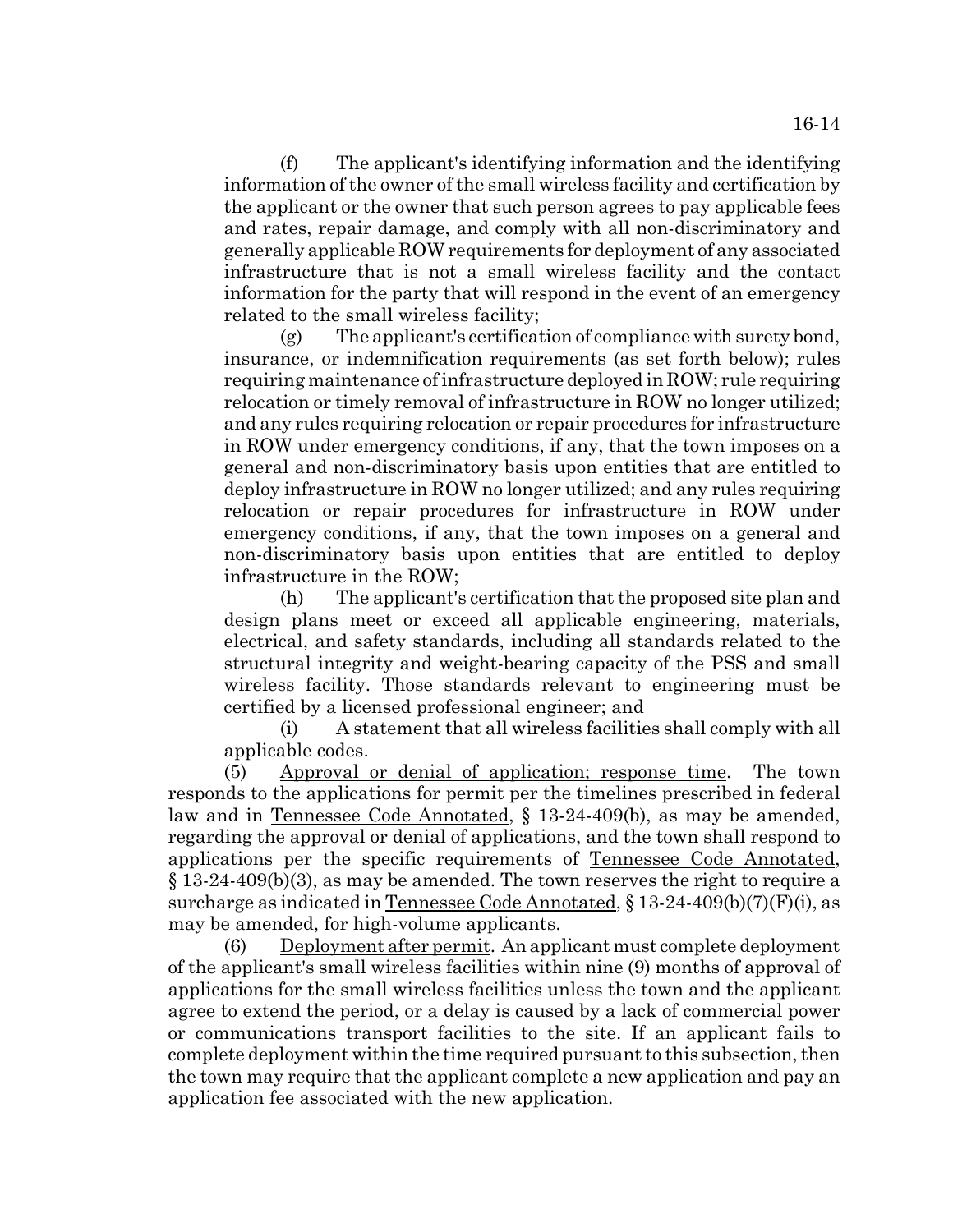(7) Multiple permit applications at same location. If the town receives multiple applications seeking to deploy or collocate small wireless facilities at the same location in an incompatible manner, then the town may deny the later filed application, as priority for locations shall be given on a first come, first served bases and as allowed.

(8) Bridge and/or overpass special provision. If the applicant's site plan includes any colocation design that includes attachment of any facility or structure to a bridge or overpass, then the applicant must designate a safety contact. After the applicant's construction is complete, the applicant shall provide to the safety contact a licensed professional engineer's certification that the construction is consistent with the applicant's approved design, that the bridge or overpass maintains the same structural integrity as before the construction and installation process, and that during the construction and installation process neither the applicant nor its contractors have discovered evidence of damage to or deterioration of the bridge or overpass that compromises its structural integrity. If such evidence is discovered during construction, then the applicant shall provide notice of the evidence to the safety contact.

(9) Information updates. Except as otherwise provided herein, any amendment to information contained in a permit application shall be submitted in writing to the town within thirty (30) days after the change necessitating the amendment.

(10) Application fees. Unless otherwise provided by law, all permit applications for small wireless facility pursuant to this chapter shall be accompanied by a fee in accordance with Tennessee Code Annotated, § 13-24-407. This fee shall be one hundred dollars (\$100.00) each for the first five (5) small wireless facilities and fifty dollars (\$50.00) each for additional small wireless facilities included in a single application. There shall also be a fee of two hundred dollars (\$200.00) for all first-time applicants. Applications fees shall increase by ten percent (10%) on January 1, 2020, and every five (5) years thereafter, rounded to the nearest dollar. (as added by Ord. #2019-009, Nov. 2019 *Ch2\_8-2-21*)

**16-204. Facilities in the ROW; maximum height; other requirements.** (1) Aesthetic plan. Unless otherwise determined by town staff, in an attempt to blend into the built environment, all small wireless facilities, new or modified utility poles, PSSs for the collocation of small wireless facilities, and associated equipment shall be consistent in size, mass, shape, and color to similar facilities and equipment in the immediate area, and its design for the PSS shall meet the adopted aesthetic plan, subject to following requirements:

(a) Collocation is recommended, when possible. Should the wireless provider not be able to collocate, the wireless provider shall provide justification in the application;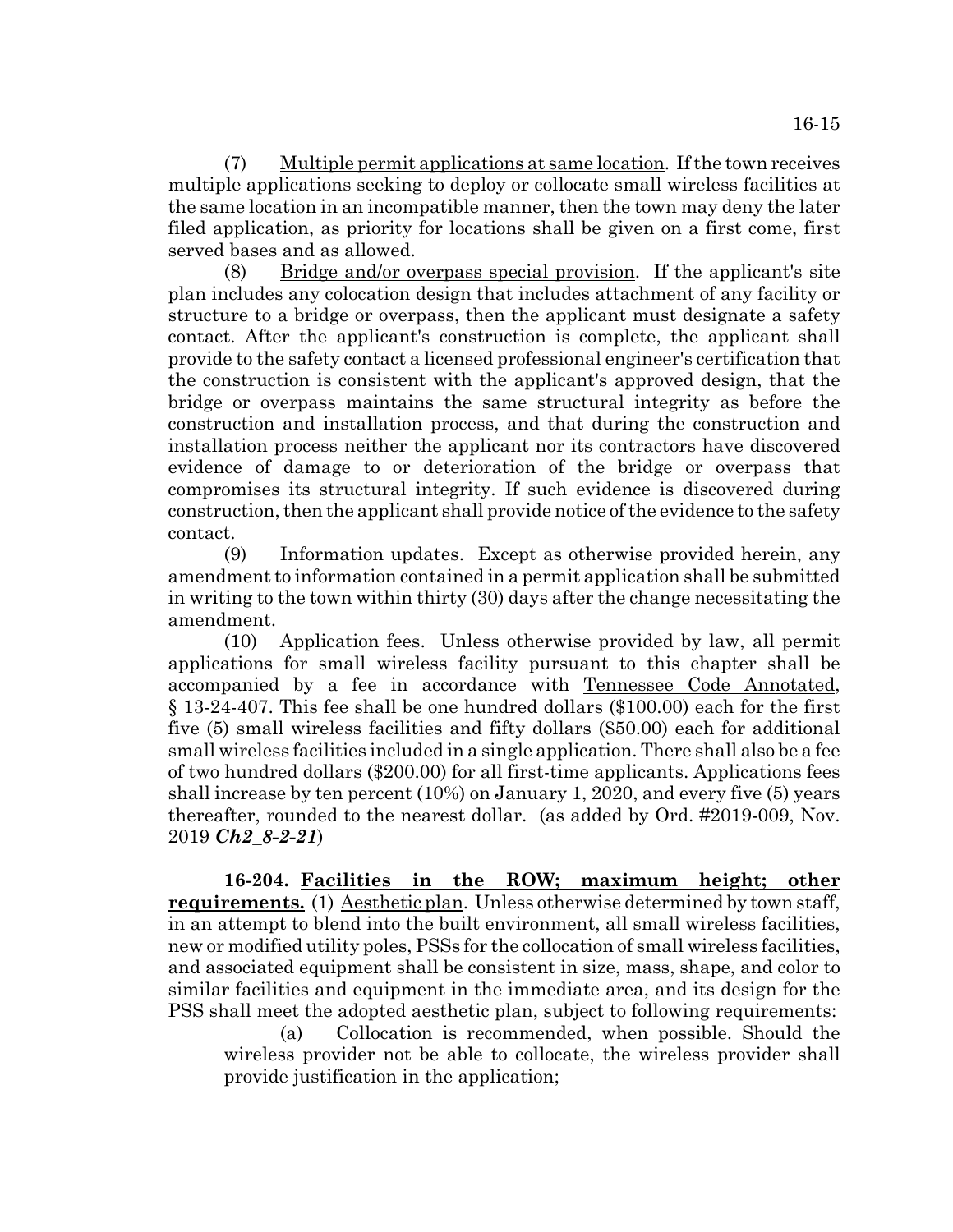(b) When unable to match the design and color of existing utility poles/PSSs in the immediate area small wireless facilities and/or new PSSs shall be designed using stealth or camouflaging techniques, to make the installation as minimally intrusive as possible including stealth poles that are black or bronze in color, powder-coated and that do not exceed sixteen inches (16") in diameter. The town reserves the right to require a street light on the PSS. New wooden PSSs shall be strictly prohibited;

(c) When an applicant seeks to deploy a small wireless facility, and associated equipment, within a residential neighborhood, then the applicant must deploy the facility in the right-of-way within twenty-five feet (25') of the property boundaries separating residential lots larger than three-fourths (3/4) acres and within fifteen feet (15') of the property boundaries separating residential lots if lots are three-fourths (3/4) acres or smaller; and

(d) New small wireless facilities, antennas, and associated equipment shall be consistent in size, mass, and color to similar facilities and equipment in the immediate area of the proposed facilities and equipment, minimizing the physical and visual impact to the community.

(2) Compliance with underground facilities. Subject to waivers as determined by the Town of Thompson's Station Planning Commission, an applicant must comply with existing requirements to place all electric, cable, and communications facilities underground in a designated area of a ROW, as determined by the town's zoning regulations.

(3) Replacing an existing town-owned PSS. Town-owned PSS may be replaced for the collocation of small wireless facilities. When replacing a PSS, any replacement PSS must reasonably conform to the design aesthetics of the PSS being replaced, and must continue to be capable of performing the same function in a comparable manner as it performed prior to replacement.

(a) When replacing a town-owned PSS, the replacement PSS becomes the property of the town, subject to Tennessee Code Annotated,  $§$  13-24-408(g), as may be amended.

(b) The town reserves the right to require a street light on the new PSS.

(4) Maximum height. A new PSS installed or an existing PSS replaced in the ROW shall not exceed the greater of:

(a) Ten feet (10') in height above the tallest existing PSS in place as of the effective date of this part that is located within five hundred feet (500') of the new PSS in the ROW and, in residential neighborhoods, the tallest existing PSS that is located within five hundred feet (500') of the new PSS and is also located within the same residential neighborhood as the new PSS in the ROW;

(b) Fifty feet (50') above ground level; or

(c) For a PSS installed in a residential neighborhood, forty feet (40') above ground level.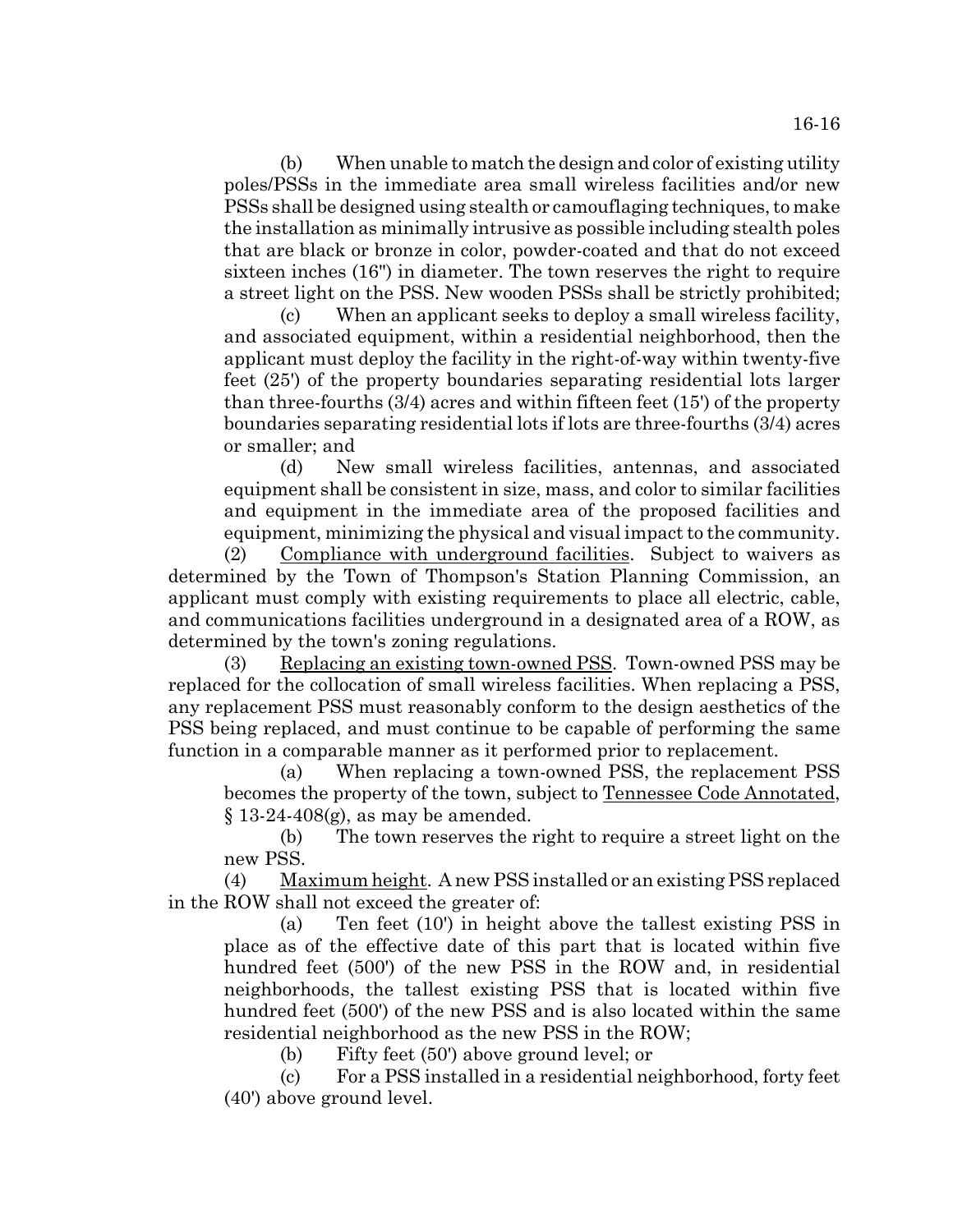(5) Maximum height for small wireless facilities. Small wireless facilities shall not extend:

(a) More than ten feet (10') above an existing PSS in place as of the effective date of this part; or

(b) On a new PSS, ten feet (10') above the height permitted for a new PSS under this section.

(6) Construction in the rights-of-way. All construction, installation, maintenance, and operation of wireless facilities in the right-of-way by any wireless provider shall conform to the requirements of the following publications, as from time to time amended: The Rules of Tennessee Department of Transportation Right-of-Way Division, the National Electrical Code, and the National Electrical Safety Code, as might apply.

(7) Town of Thompson's Station Planning Commission approval. Unless otherwise provided in this chapter, the Town of Thompson's Station Planning Commission approval shall be required for:

(a) Any wireless provider that seeks to construct or modify a PSS or wireless facility that is determined to not comply with the height, diameter, design, color standards and expectations set forth in subsections (1) through (6) above.

(b) New PSSs shall not be permitted to be installed in the rights-of-way in areas in which no utility poles, streetlight poles, or PSSs exist at the time of application without prior approval by the Town of Thompson's Station Planning Commission.

(8) Additional criteria regarding the location, type, and/or design of small cell facilities and utility poles shall be subject to change. All changes shall be made available to the public for thirty (30) days prior to their effective date and compiled into a set of guidelines titled, "Town of Thompson's Station Guidelines for Wireless Communications Facilities in the Public Right-of-Way." In no case shall any guidelines be retroactive. Facilities approved for which right-of-way use permits have been issued prior to the effective date of a new guideline shall not be affected. (as added by Ord. #2019-009, Nov. 2019 *Ch2\_8-2-21*)

**16-205. Effect of permit**. (1) Authority granted; no property right or other interest created. A permit authorizes an applicant to undertake only certain activities in accordance with this chapter and does not create a property right or grant authority to the applicant to impinge upon the rights of others who may already have an interest in the rights-of-way.

(2) Duration. No permit issued under this chapter shall be valid for a period longer than twelve (12) months unless construction has commenced within that period and is thereafter diligently pursued to completion. In the event that construction begins but is inactive for more than ninety (90) days, the permit expires.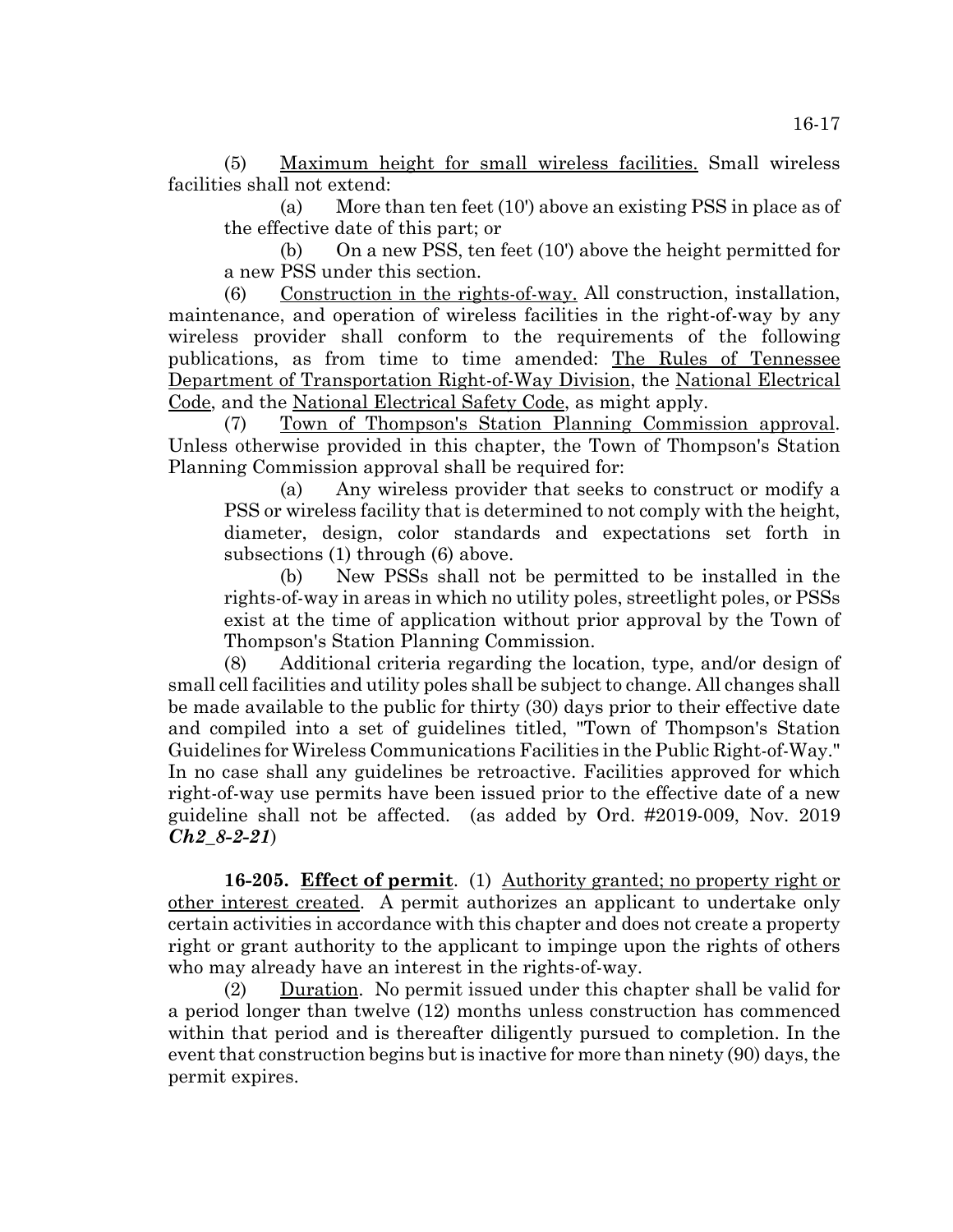(3) Termination of permit. In all other circumstances, the permit expires in twelve (12) months. (as added by Ord. #2019-009, Nov. 2019 *Ch2\_8-2-21*)

**16-206. Maintenance, removal, relocation or modification of small wireless facility and fiber in the ROW.** (1) Notice. Within ninety (90) days following written notice from the town, the permittee shall, at its own expense, protect, support, temporarily or permanently disconnect, remove, relocate, change or alter the position of any small wireless facilities and support structures within the rights-of-way whenever the town has determined that such removal, relocation, change or alteration, is reasonably necessary for the construction, repair, maintenance, or installation of any town improvement in or upon, or the operations of the town in or upon, the rights-of-way. The town agrees to use good faith efforts to accommodate any such disconnection, removal, relocation, change, or alteration and to assist with identifying and securing a mutually agreed upon alternative location,

(2) Maintenance of existing facilities. With respect to each wireless facility installed pursuant to a right-of-way use permit, permittee is hereby permitted to enter the right-of-way at any time to conduct repairs, maintenance or replacement not substantially changing the physical dimension of the wireless facility. Permittee shall comply with all rules, standards and restrictions applied by the town to all work within the right-of-way. If required by the town, permittee shall submit a "maintenance of traffic" plan for any work resulting in significant blockage of the right-of-way. However, no excavation or work of any kind may be performed without a permit, as provided herein, except in the event of an emergency. In the event of emergency, permittee shall attempt to provide advance written or oral notice to the public works director or other town designee.

(3) Removal of existing facilities. If the permittee removes any wireless facilities, it shall notify the town of such change within sixty (60) days.

(4) Damage to facilities or property. A permittee, including any contractor or subcontractor working for a permittee, shall avoid damage to any wireless facilities and/or public or private property. If any wireless facilities and/or public or private property are damaged by permittee, including any contractor or subcontractor working for permittee, the permittee shall promptly commence such repair and restore (to a comparable or better condition) such property within ten (10) business days unless such time period is extended by the public works director or his designee. Permittee shall utilize the Tennessee One Call System prior to any disturbance of the rights-of-way and shall adhere to all other requirements of the Tennessee Underground Utility Damage Prevention Act.

(5) Emergency removal or relocation of facilities. The town retains the right and privilege to cut or move any small wireless facility located within the rights-of-way of the town, as the town may determine to be necessary,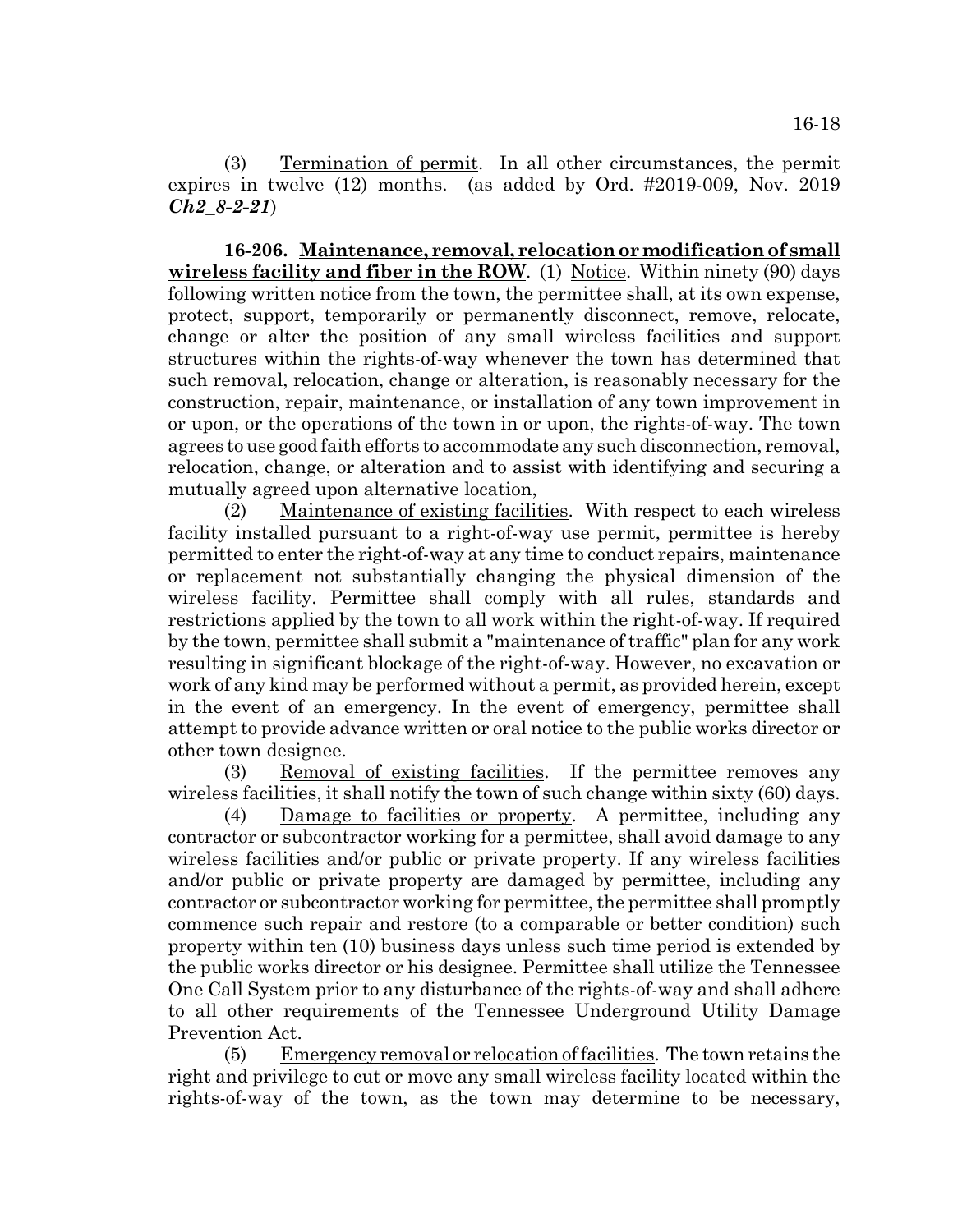appropriate or useful in response to any serious public health or safety emergency. If circumstances permit, the town shall notify the wireless provider in writing and provide the wireless provider a reasonable opportunity to move its own wireless facilities prior to cutting or removing a wireless facility and shall notify the wireless provider after cutting or removing a wireless facility. Any removal shall be at the wireless provider's sole cost. Should the wireless facility be collocated on property owned by a third-party, the town shall rely on the third-party to remove the wireless facility and shall be provided adequate notice and time to facilitate such removal.

(6) Abandonment of facilities. Upon abandonment of a small wireless facility within the rights-of-way of the town, the wireless provider shall notify the town within ninety (90) days. Following receipt of such notice the town may direct the wireless provider to remove all or any portion of the small wireless facility if the town reasonably determines that such removal will be in the best interest of the public health, safety and welfare. Should the wireless facility be collocated on property owned by a third-party, the town shall rely on the third-party to remove the wireless facility and shall be provided adequate notice and time to facilitate such removal. Any removal shall be at the wireless providers sole cost.

(7) No application, fee, rate, and/or approval is required for the installation, placement, maintenance, operation, or replacement of a micro wireless facility that is suspended on cables that are strung between existing PSSs, in compliance with the National Electrical Safety Code as set out in Tennessee Code Annotated, § 68-101-104. (as added by Ord. #2019-009, Nov. 2019 *Ch2\_8-2-21*)

**16-207. Public right-of-way rates—attachment to town-owned/ leased PSSs and new PSSs installed within the public right-of-way or town-owned/leased property**. (1) Annual rate. The rate to place a small wireless facility on a town-owned or leased PSS in the rights-of-way shall be one hundred dollars (\$100.00) per year for all town-owned or leased PSSs in the rights-of-way. All equipment attached to a town-owned pole shall constitute a single attachment and therefore a single use of a town-owned PSS. Such compensation, for the first year or for any portion thereof, together with the application fee specified in this chapter shall be the sole compensation that the wireless provider shall be required to pay the town. This rate will be due January 1 of each year of the permit.

(2) A wireless provider authorized to place a new PSS within public right-of-way on town-owned or leased property shall pay to the town for use of the right-of-way or property in the amount of one hundred dollars (\$100.00). This rate will be due January 1 of each year of the permit. (as added by Ord. #2019-009, Nov. 2019 *Ch2\_8-2-21*)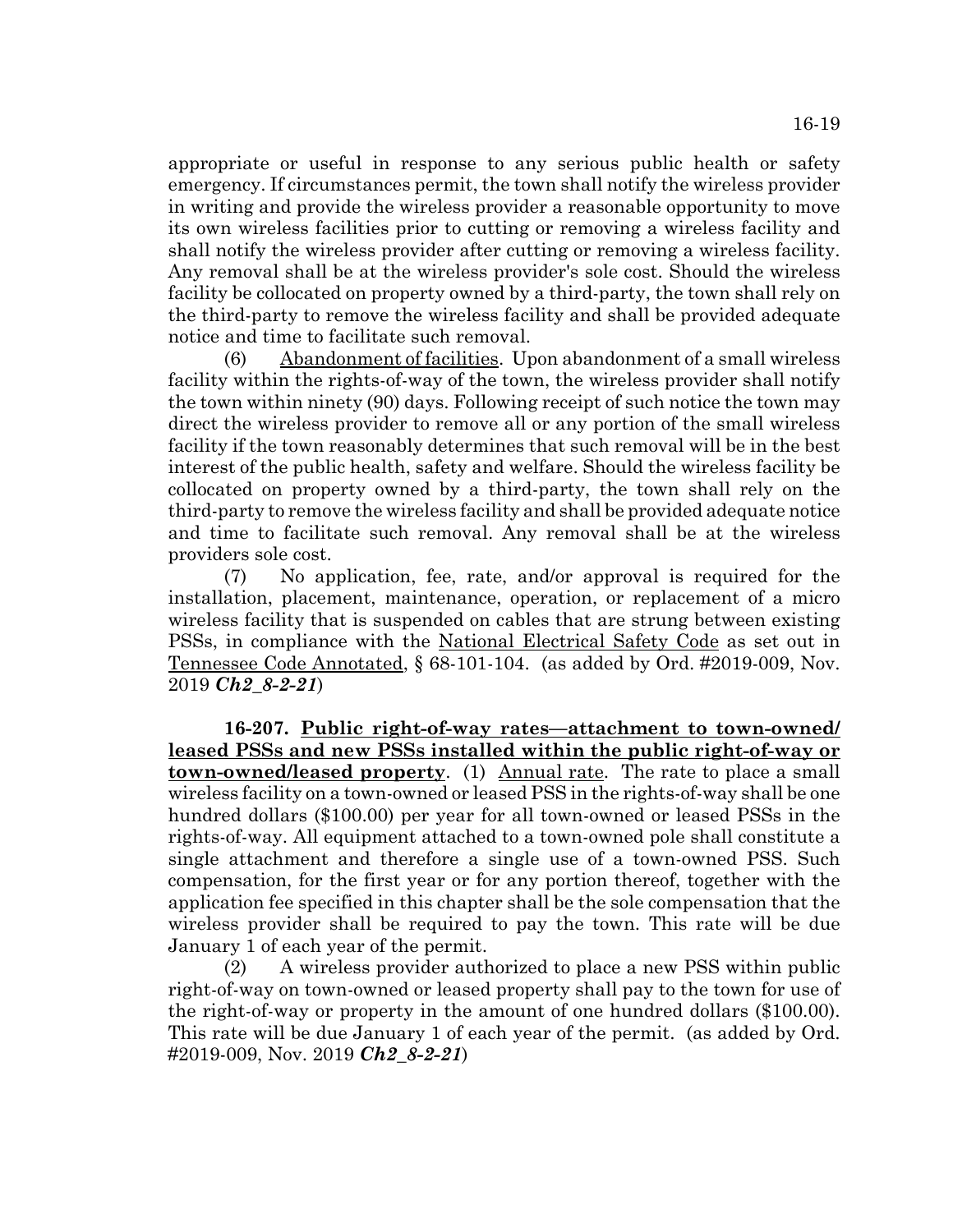**16-208. Remedies; violations**. In the event a reasonable determination is made that a person has violated any provision of this chapter, or a right-of-way use permit, such person shall be provided written notice of the determination and the specific, detailed reasons therefor. Except in the case of an emergency, the person shall have thirty (30) days to commence to cure the violation. If the nature of the violation is such that it cannot be fully cured within such time period, the town, in its reasonable judgment, may extend the time period to cure, provided that the person has commenced to cure and is diligently pursuing its efforts; to cure. If the violation has not been cured within the time allowed, the town may take all actions authorized by this chapter and/or Tennessee law and regulations. (as added by Ord. #2019-009, Nov. 2019 *Ch2\_8-2-21*)

**16-209. General provisions.** (1) Insurance. Each permittee shall, at all times during the entire term of the right-of-way use permit, maintain and require each contractor and subcontractor to maintain insurance with a reputable insurance company authorized to do business in the State of Tennessee and which has an AA Best rating (or equivalent) no less than "A" indemnifying the town from and against any and all claims for injury or damage to persons or property, both real and personal, caused by the construction, installation, operation, maintenance or removal of permittee's wireless facilities in the rights-of-way. The amounts of such coverage shall be not less than the following:

(a) Worker's compensation and employer's liability insurance. Tennessee statutory requirements.

(b) Comprehensive general liability. Commercial general liability occurrence form, including premises/operations, independent contractor's contractual liability, product/completed operations; X, C, U coverage; and personal injury coverage for limits as specified in Appendix A - Comprehensive Fees and Penalties but in no case less than one million dollars (\$1,000,000.00) per occurrence, combined single limit and two million dollars (\$2,000,000.00) in the aggregate.

(c) Commercial automobile liability. Commercial automobile liability coverage for all owned, non-owned and hired vehicles involved in operations under this article XII for limits as specified in Appendix A - Comprehensive Fees and Penalties, but in no case less than one million dollars (\$1,000,000.00) per occurrence combined single limit each accident.

(d) Commercial excess or umbrella liability. Commercial excess or umbrella liability coverage may be used in combination with primary coverage to achieve the required limits of liability.

The town shall be designated as an additional insured under each of the insurance policies required by this section except worker's compensation and employer's liability insurance. Permittee shall not cancel any required insurance policy without obtaining alternative insurance in conformance with this section.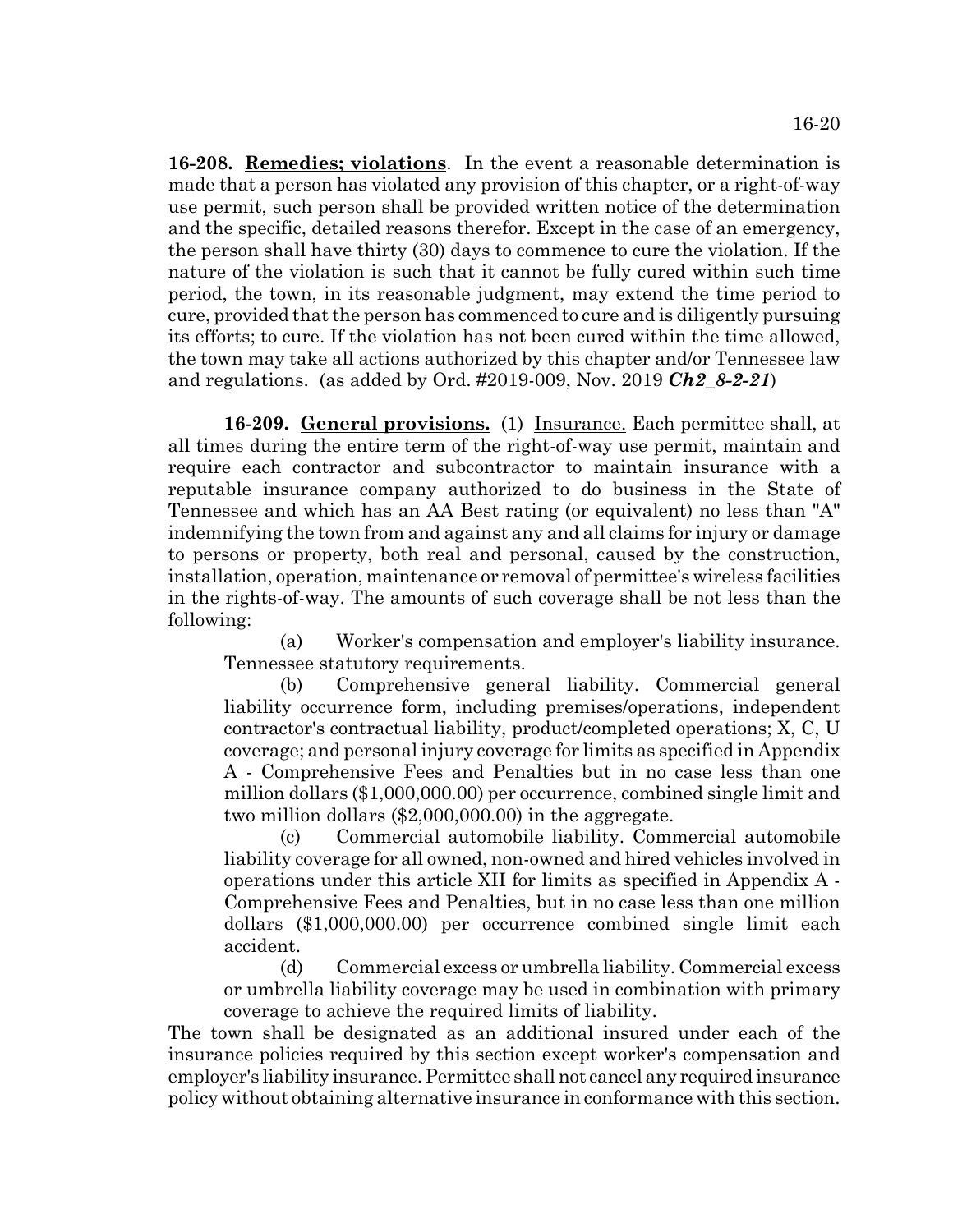Permittee shall provide the town with at least thirty (30) days' advance written notice of any material changes or cancellation of any required insurance policy, except for non-payment of premium of the policy coverages.

Permittee shall impose similar insurance requirements as identified in this section on its contractors and subcontractors.

(2) Indemnification. Each permittee, its consultant, contractor, and subcontractor, shall, at its sole cost and expense, indemnity, defend and hold harmless the town, its elected and appointed officials, employees and agents, at all times against any and all claims for personal injury, including death, and property damage arising in whole or in part from, caused by or connected with any act or omission of the permittee, its officers, agents, employees or contractors arising out of, but not limited to, the construction, installation, operation, maintenance or removal of permittee's wireless system or wireless facilities in the rights-of-way. Each permittee shall defend any actions or proceedings against the town in which it is claimed that personal injury, including death, or property damage was caused by the permittee's construction, installation, operation, maintenance or removal of permittee's wireless system or wireless facilities in the rights-of-way. The obligation to indemnify, hold harmless and defend shall include, but not be limited to, the obligation to pay judgments, injuries, liabilities, damages, reasonable attorneys' fees, reasonable expert fees, court costs and all other reasonable costs of indemnification.

(3) As-built maps. As the town controls and maintains the right-of-way for the benefit of its citizens, it is the responsibility of the town to ensure that such public right-of-way meet the highest possible public safety standards. Upon request by the town and within thirty (30) days of such a request, a permittee shall submit to the engineering department (or shall have otherwise maintained on file with the department) as-built maps and engineering specifications depicting and certifying the location of all its existing small wireless facilities within the right-of-way, provided in standard electronic or paper format in a manner established by the town, or his or her designee. Such maps are, and shall remain, confidential documents and are exempt from public disclosure under the Tennessee Public Records Act (Tennessee Code Annotated, §§ 10-7-101, et seq.) to the maximum extent of the law. After submittal of the as-built maps as required under this section, each permittee having small wireless facilities in the town rights-of-way shall update such maps as required under this chapter upon written request by the town.

(4) Right to inspect. With just and reasonable cause, the town shall have the right to inspect all of the small wireless facilities, including aerial facilities and underground facilities, to ensure general health and safety with respect to such facilities and to determine compliance with the terms of this chapter and other applicable laws and regulations. Any permittee shall be required to cooperate with all such inspections and to provide reasonable and relevant information requested by the town as part of the inspection.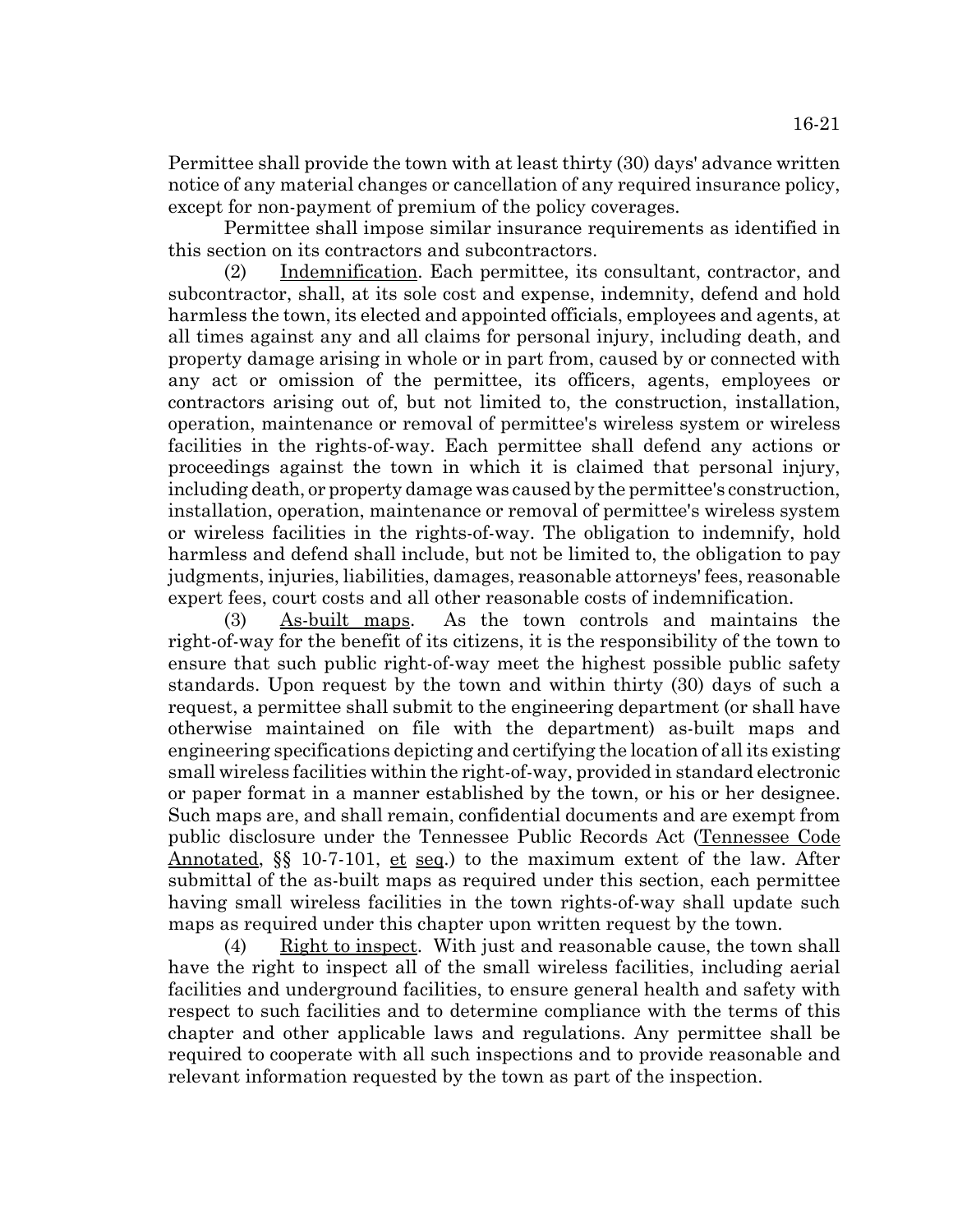(5) Proprietary information. If a person considers information it is obligated to provide to the town under this chapter to be a business or trade secret or otherwise proprietary or confidential in nature and desires to protect the information from disclosure, then the person shall mark such information as proprietary and confidential. Subject to the requirements of the Tennessee Public Records Act (Tennessee Code Annotated, §§ 10-7-101, et seq.) as amended, and other applicable law, the town shall exercise reasonable good faith efforts to protect such proprietary and confidential information that is so marked from disclosure to the maximum extent of the law. The town shall provide written notice to the person in the following circumstances:

(a) If the town receives a request for disclosure of such proprietary and confidential information and the town attorney determines that the information is or may be subject to disclosure under applicable law; or

(b) If the town attorney determines that the information should be disclosed in relation to its enforcement of this chapter or the exercise of its police or regulatory powers. In the event the person does not obtain a protective order barring disclosure of the information from a court of competent jurisdiction within thirty (30) days following receipt of the town's notice, then the town may disclose the information without further written notice to the person.

(6) Duty to provide information. Within ten (10) days of a written request from the town, a permittee shall furnish the town with information sufficient to demonstrate the following: that the permittee has complied with all requirements of this chapter; that all fees due to the town in connection with the services provided and wireless facilities installed by the permittee have been properly paid by the permittee; and any other information reasonably required relating to the permittee's obligations pursuant to this chapter.

(7) No substitute for other required permissions. No right-of-way use permit includes, means, or is in whole or part a substitute for any other permit or authorization required by the laws and regulations of the town for the privilege of transacting and carrying on a business within the town or any permit or agreement for occupying any other property of the town.

 $(8)$  No waiver. The failure of the town to insist on timely performance or compliance by any permittee holding a right-of-way use permit shall not constitute a waiver of the town's right to later insist on timely performance or compliance by that permittee or any other permittee holding such right-of-way use permit. The failure of the town to enforce any provision of this chapter on any occasion shall not operate as a waiver or estoppel of its right to enforce any provision of this chapter on any other occasion, nor shall the failure to enforce any prior ordinance or town charter provision affecting the right-of-way, any wireless facilities, or any user or occupant of the right-of-way act as a waiver or estoppel against enforcement of this chapter or any other provision of applicable law.